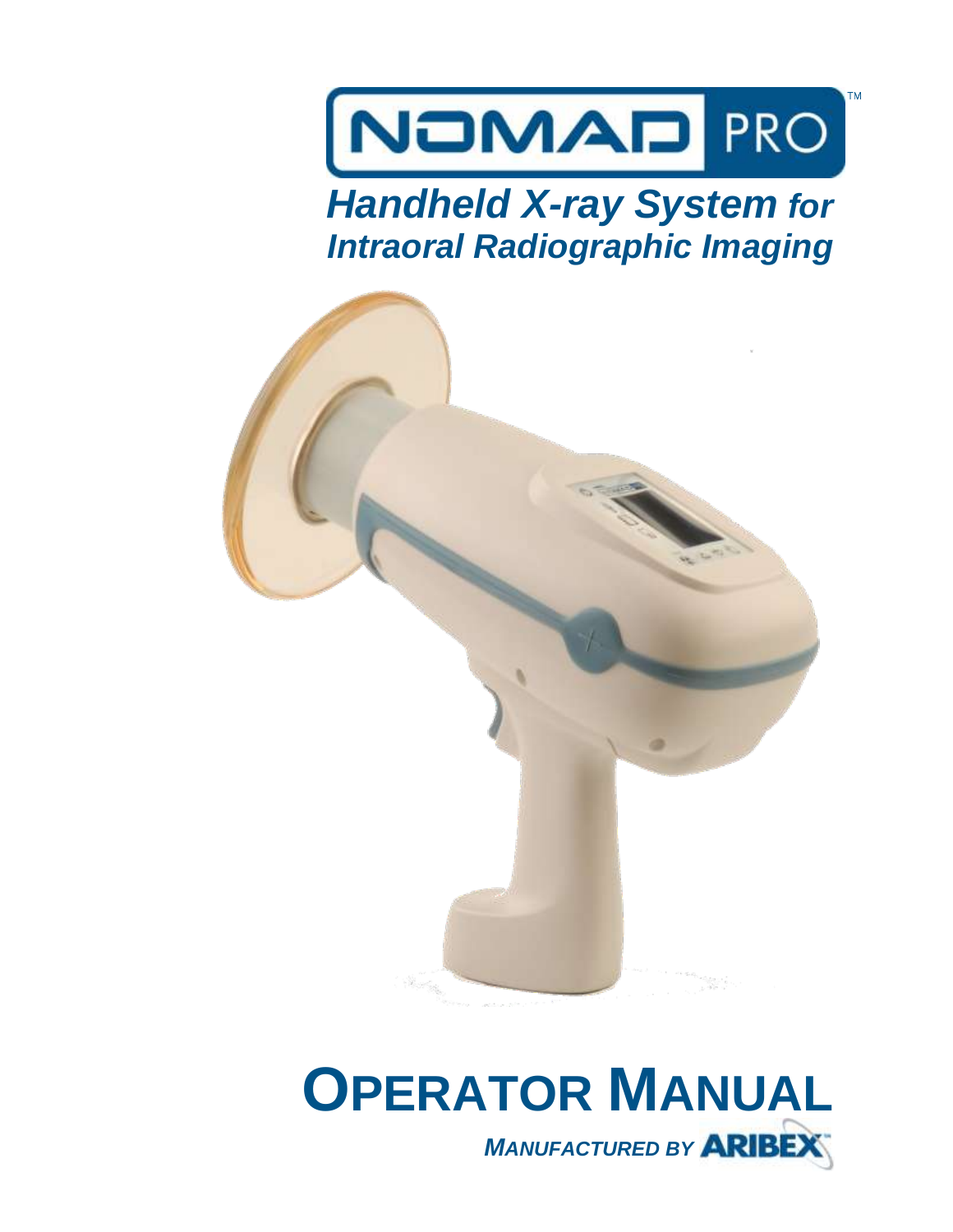#### **DO NOT OPERATE THIS DEVICE UNTIL YOU HAVE READ THIS MANUAL and reviewed the accompanying materials.**

**Disclaimer:** NOMAD® Pro is sold with the understanding that the user assumes sole responsibility for radiation safety (as well as any state, provincial, or local regulatory compliance) and that Aribex, Inc., its agents or representatives, do not accept responsibility for:

- a) injury or danger to personnel from X-ray exposure,
- b) image over/under exposure due to poor operating techniques or procedures,
- c) equipment not properly serviced or maintained in accordance with instructions contained in this publication, and
- d) equipment which has been damaged, modified, or tampered with in any way.

**Aribex** and **NOMAD** are registered trademarks within the United States and other countries. **NOMAD Dental**, **NOMAD Pro**, **PORTA-X**, and the ARIBEX and NOMAD logos are trademarks of Aribex, Inc. worldwide. U.S. patents issued: 7,224,769 and 7,496,178. United States and international patents pending. All other brand and product names are trademarks or registered trademarks of their respective companies.

**The symbols used in this publication or used to mark the equipment have the following meanings:**

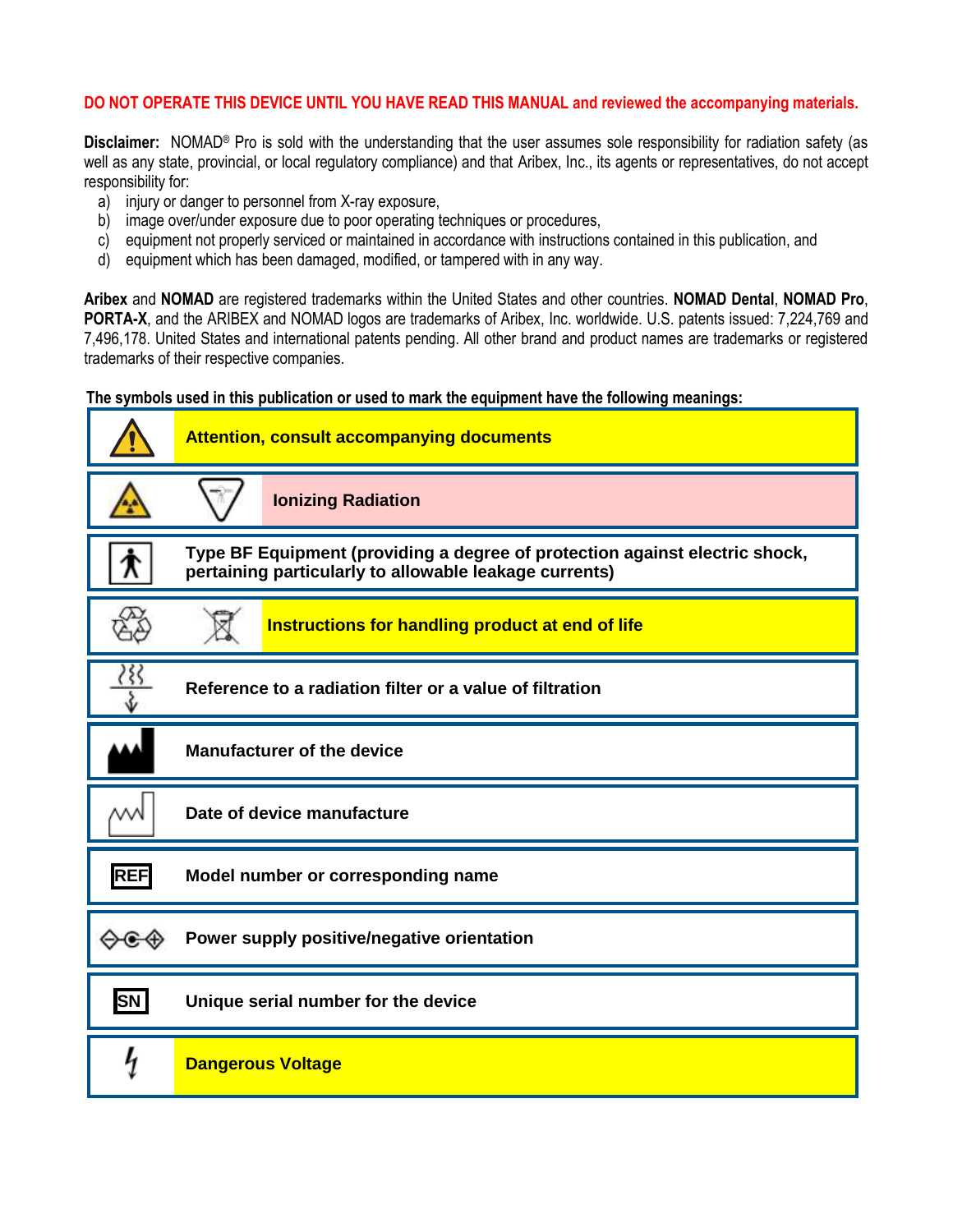

#### **Table of Contents**

|  | 24 |
|--|----|
|  |    |
|  |    |
|  |    |
|  |    |
|  |    |

**Operator MANUAL**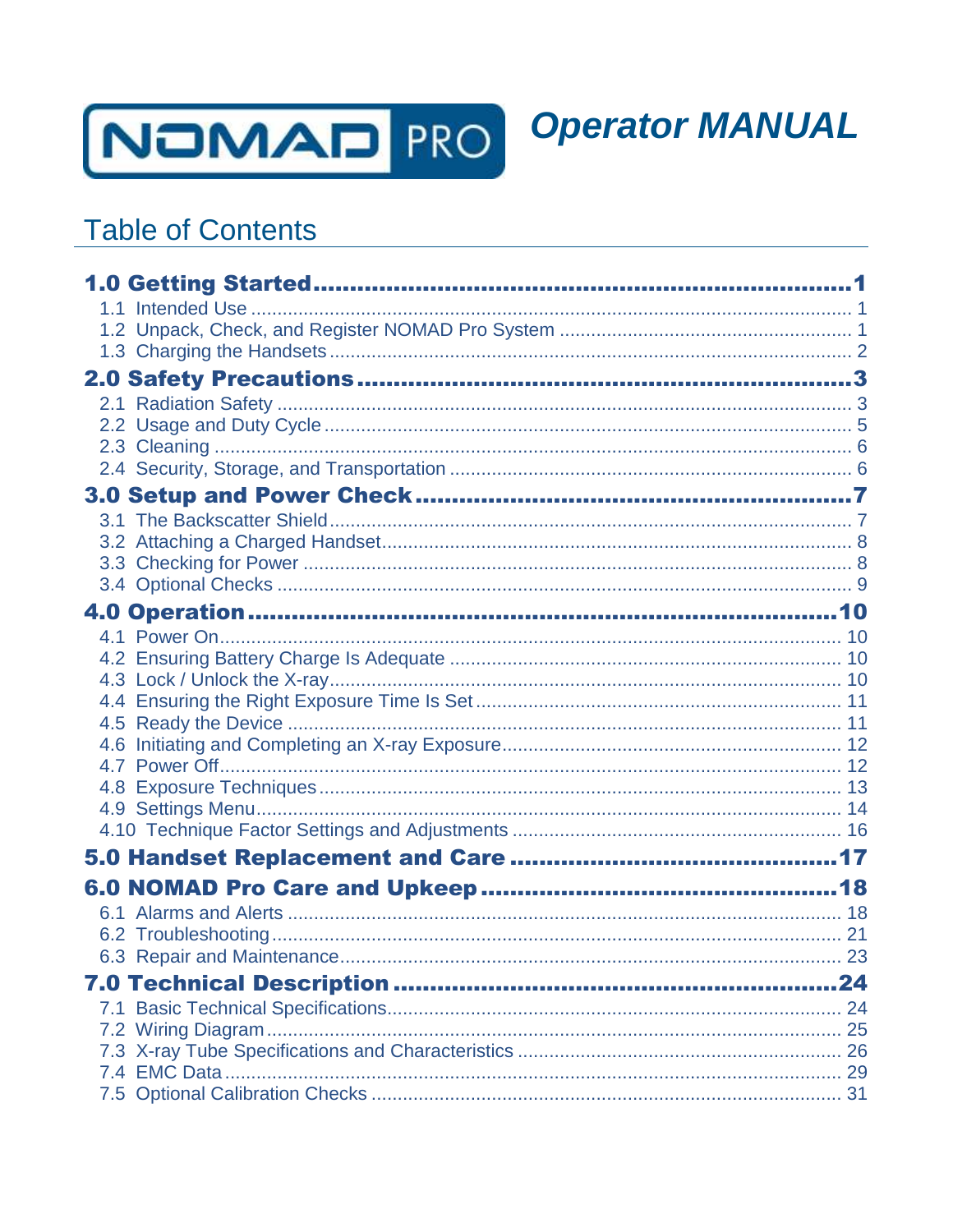Thank you for choosing the Aribex<sup>®</sup> NOMAD Pro as your X-ray solution!

At Aribex we value your business and we would like to hear from you, because your feedback or suggestions are important to us. If you have comments, please email us: NOMAD@aribex.com

#### **NOMAD® Pro Dental Features:**

- **Performance** battery power source delivers dependable high voltage (60kV, true DC) and direct current (2.5mA).
- **Consistent Emission Radiation** high-frequency, constant-potential X-ray generator provides high quality images, with a lower radiation dosage to the patient than standard AC X-ray systems.
- **Radiation Protection** operator shielded from source and backscatter radiation.
- **Simple Operation** by selecting patient size, receptor type and tooth type the factory preset exposure time is digitally displayed on the user-friendly control panel along with indicators for machine and battery status.
- **Lightweight and Ergonomic** design provides complete flexibility and convenience, enabling exposures without moving the patients to the X-ray source.
- **Exposure Safety Feature** cannot emit X-rays with insufficient voltage (low battery).
- **Engineered for Compatibility** works with both film and digital imaging systems.
- **Authorized Service** complete support and maintenance from Aribex and through our authorized distributors.
- **X-ray Locking Feature** enables the safe training, demonstration, and storage of the device without undue concern related to unintended or unauthorized radiation emission.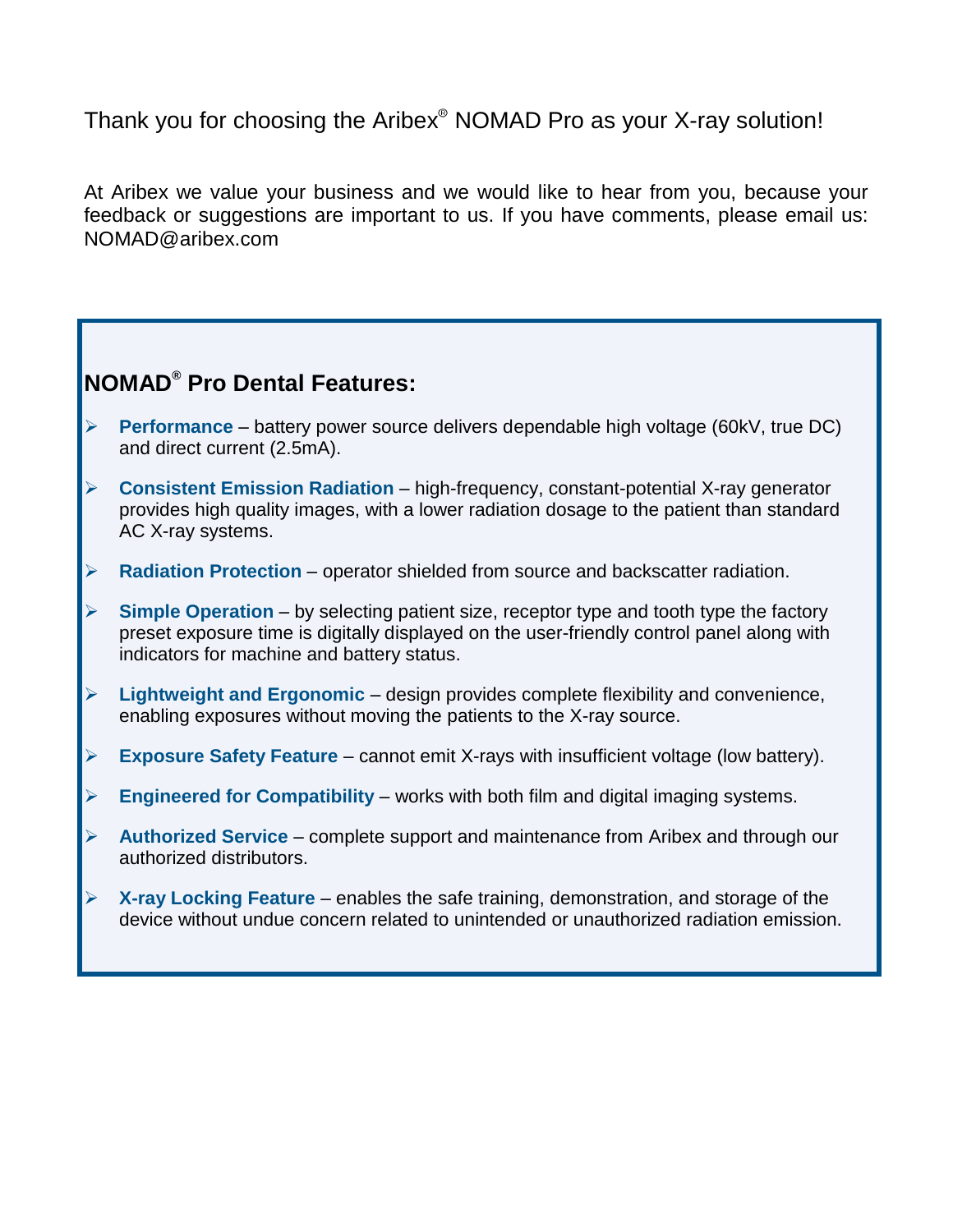## <span id="page-4-0"></span>1.0 Getting Started

### <span id="page-4-1"></span>1.1 Intended Use

The NOMAD Pro X-ray System is designed to be used for both adult and pediatric patients by trained dentists and dental professionals for producing diagnostic dental X-ray images.

### <span id="page-4-2"></span>1.2 Unpack, Check, and Register NOMAD Pro System

Unwrap individual components from the protective plastic and check for any noticeable signs of damage. The standard package system includes the following items:



- > NOMAD Pro Device (AP-0015)
- $\geq$  2 Handsets (AP-0025)
- Charging Cradle (AP-0035) and the AC/DC Power Supply (CP-0062)



 Certificate of Conformance, Getting Started guide (MP-0075), Warranty / Registration Card, and NOMAD Pro Operator Training CD (MP-0073)

#### **2** Preliminary Checks:

| <b>Item</b>                                             | <b>Check</b>                                                                                                                                                                                                                                                                                                                    |  |  |  |
|---------------------------------------------------------|---------------------------------------------------------------------------------------------------------------------------------------------------------------------------------------------------------------------------------------------------------------------------------------------------------------------------------|--|--|--|
| Device Labels                                           | Verify that the serialized Device label is in place (located on lower side of unit).                                                                                                                                                                                                                                            |  |  |  |
| Other Labels                                            | Verify that the serial number on the Warranty/Registration card matches the device serial<br>number and the device serial number on the carrying case. Verify that the Handsets label<br>(located on the top of each Handset) and the Charging Cradle label (located on the bottom of<br>the Charging Cradle) are all in place. |  |  |  |
| <b>Collimator Cone and</b><br><b>Backscatter Shield</b> | These two items provide operator protection and should be inspected for shipping damage.                                                                                                                                                                                                                                        |  |  |  |
| <b>Trigger Switch</b>                                   | Should freely move in and out when depressed and released.                                                                                                                                                                                                                                                                      |  |  |  |
| Device Housing                                          | Should be free of cracks or fractures.                                                                                                                                                                                                                                                                                          |  |  |  |

**B** Complete the product Warranty / Registration card and mail it with proper postage to Aribex today. Completing the card fulfills a condition of warranty coverage (see the inside back cover of this manual).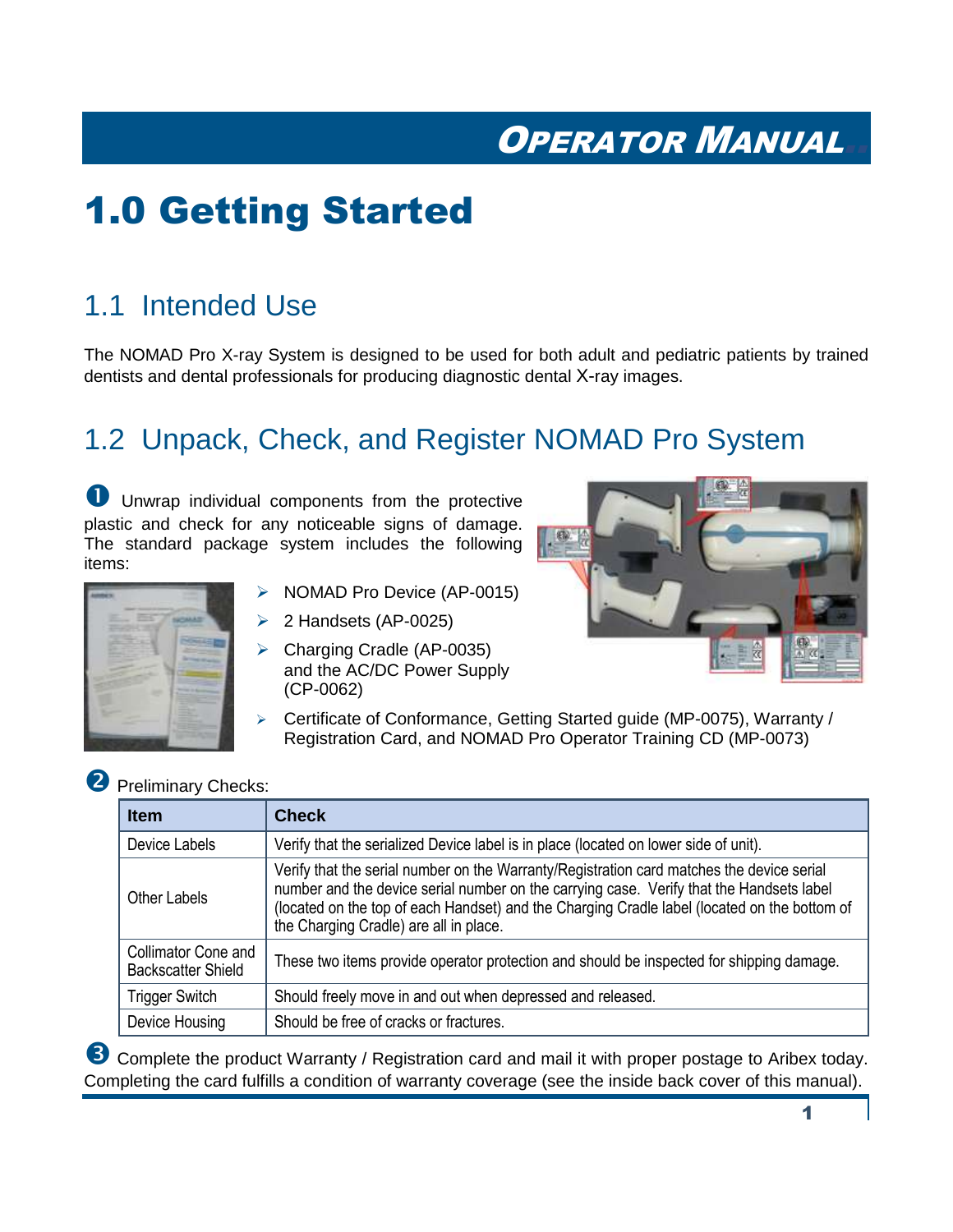### <span id="page-5-0"></span>1.3 Charging the Handsets

**NOTE**: The handsets (batteries) are partially charged at the factory and normally need not be charged up prior to initial use of the NOMAD Pro. However, if the system has been in long-term storage prior to iniitial use, handsets will first require a proper charge. In fact, it is recommended to fully recharge handsets every 3 months for long-term storage to ensure that no low battery becomes damaged.

U Use only the supplied AC/DC Power Supply (CP-0062), unwrap the power cord of the power supply and connect it to the charging cradle then to an AC electrical outlet (110/120V or 220/240V, dictated by the country/region). The single green indicator light on the top of the charging cradle will illuminate when the cradle has power. Position the charging cradle away from the normal patient environment. A plug adapter may be needed to accommodate the local AC configuration.



2 Invert one of the handsets and carefully slide it onto the charging cradle (do not force the handset onto the charging cradle or damage may result). Expect charge time to be less than 3 hours. The handset, charging cradle, and AC power supply may become warm to the touch while charging. The handset may be left on the charging cradle overnight without damaging the batteries.

 While the batteries are charging, the bank of LED charge indicators will illuminate green in a pulsed pattern. Once charging is complete, the bank of indicators will illuminate solid green. The handset may be left on the charging cradle without damage to the batteries.

4 If the charge indicator lights change to red, it is an indication of problems; consult Section 6.2, *Troubleshooting* or an Aribex authorized service center.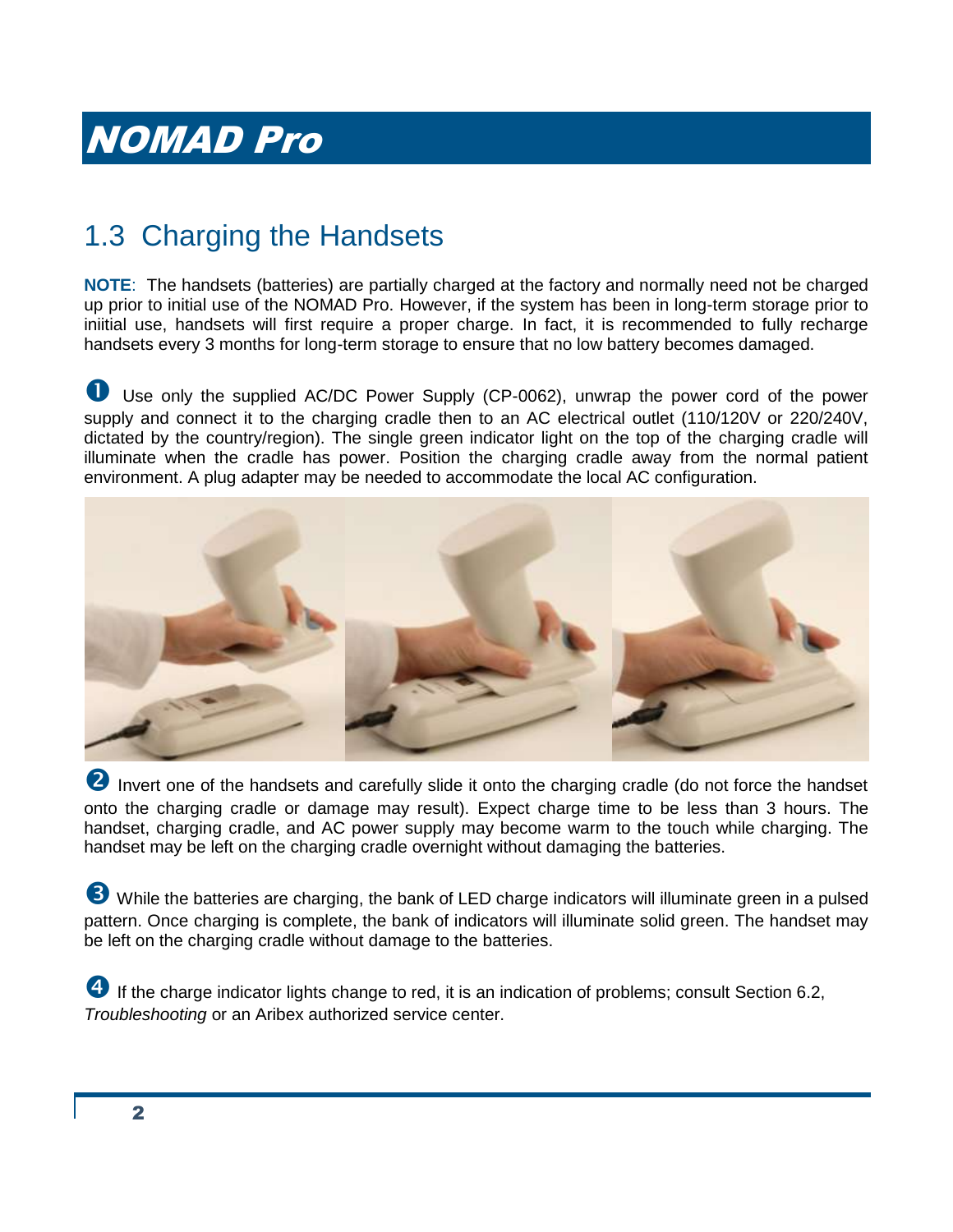## <span id="page-6-0"></span>2.0 Safety Precautions

#### <span id="page-6-1"></span>2.1 Radiation Safety

**This X-ray unit may be dangerous to patient and operator unless safe exposure factors, operating instructions and maintenance schedules are observed.**





- \*\* Operators must follow all applicable regulatory guidelines and in-house radiation protection program in regard to patients and operators who are pregnant or expect to become pregnant.
- Operators must be fully acquainted with industry safety recommendations and established maximum permissible doses.
- \*\* Optimal operator radiation backscatter protection exists when:

**a)** the backscatter shield is positioned at the outer end of the collimator cone,

**b)** the backscatter shield is close to the patient,

**c)** the patient tilts their head when needed to accommodate exposures (see Section 4.7), and

**d)** the operator remains within the significant zone of occupancy immediately behind the device shield.

- Do not enable NOMAD Pro until patient and operator are positioned and ready for the exposure, preventing interruption and inadvertent exposure of anyone to X-rays.
- <sup>1</sup> Do not attempt an exposure if anyone other than patient is in the direct beam. If others are assisting, then they should wear protective covering.
- \*\* When selecting and using Position Indicating Devices (PIDs), preference should be given to models that allow the backscatter shield to remain at the outer end of the collimator cone for maximum operator protection.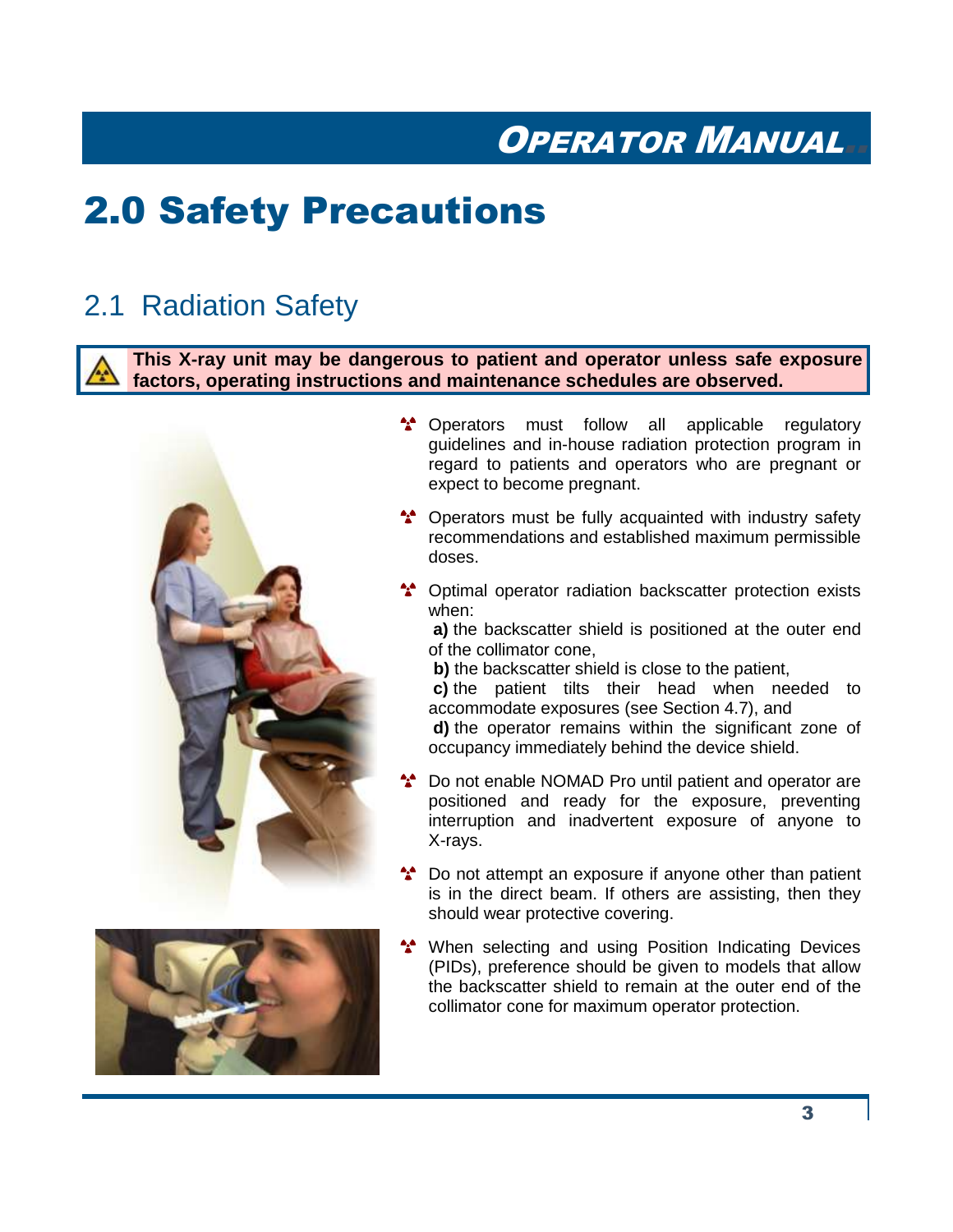An exposure can be terminated for any reason by abruptly releasing the depressed trigger (for more information, see Section 4.0, *Operation*).



As shown in graphic representations, maximum protection (green area) from backscatter radiation (red area) exists when the NOMAD Pro is positioned near the patient, is perpendicular to the operator (with the patient's head tilted if needed), and the backscatter shield is fully extended toward the patient and parallel to the operator.

- **<sup>\*</sup>** Operation outside the protection zone (or with a diminished protective zone) requires proper precautions such as the use of lead aprons.
- Proper postioning **A** Do not operate if the backscatter **MAXIMUM PROTECTION Shield or collimator cone are broken!**  $\vert$  **MINIMIZED PROTECTION**



#### **Occupational Dose Limit<sup>1</sup>** 50mSv 5mSv **Occupational Dose Limit Requiring Dosimetry<sup>1</sup> Average Natural Background Radiation<sup>2</sup>** 3.65mSv 2.19mSv **Average Occupational Radiation Exposure for Flight Crews<sup>3</sup>** 1.00mSv **General Public Dose Limit<sup>1</sup>** 0.30mSv **Average Exposure Using NOMAD with D-Speed Film<sup>4</sup> Average Exposure Using NOMAD with D-Speed Film<sup>4</sup>** 0.12mSv **Average Exposure Using NOMAD with F-Speed Film or Digital Sensor<sup>4</sup></del>** 0.20–0.70mSv **Range of Exposure for Dental Personnel Using Conventional X-rays<sup>2</sup>**

#### **Comparative Data for Whole Body Exposure (Annual)**

1) Standards for Protection Against Radiation, 10 CFR 20 (US Federal Standards), 1994 (see also *NCRP Report No. 116*)

2) *NCRP Report No. 145* (National Council on Radiation Protection and Measurements), p7-9

3) "Estimated Cosmic Radiation Doses for Flight Personnel", Feng YJ et al, *Space Medicine and Medical Engineering*, 15(4) 2002, p265-9

4) Normalized average assumes 7,200 exposures per year, and the average length of exposure for D-speed = 0.50 seconds, F-speed = 0.25 seconds, digital sensor = 0.20 seconds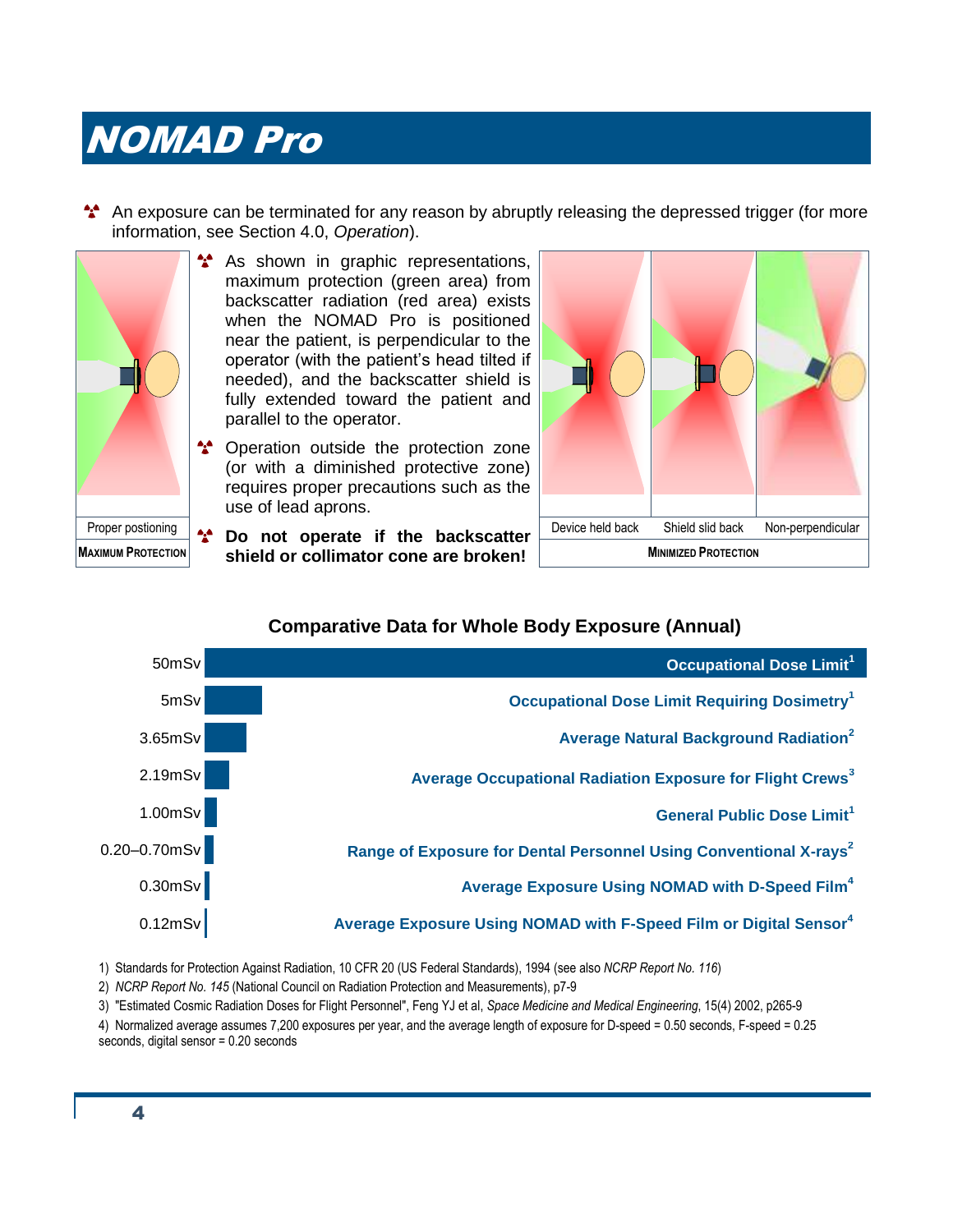#### **Occupational Dose Limit<sup>1</sup>** 500mSv 50mSv **Occupational Dose Limit Requiring Dosimetry<sup>1</sup> Average Exposure Using NOMAD with D-Speed Film<sup>2</sup>** 0.43mSv 0.22mSv **Average Exposure Using NOMAD with F-Speed Film or Digital Sensor<sup>2</sup></del>** 1) Standards for Protection against Radiation, 10 CFR 20 (US Federal Standards), 1994 (see also *NCRP Report No. 116*) 2) "Radiation Exposure with the NOMAD Portable X-ray System", Goren AD et al, Dentomaxillofacial Radiology, 37 (2008), p109-12; normalized average (includes leakage and backscatter radiation) assumes 7,200 exposures per year, and the average length of exposure for D-speed = 0.50 seconds, F-speed = 0.25 seconds, digital sensor = 0.20 seconds **Comparative Data for Hand and Extremity Exposure (Annual)** X-ray Source Focal Spot Fixed Beam Limiting Device Backscatter Radiation Shielding Primary Protective Shielding

**In implementing a radiation protection program, consult all applicable regulations governing radiation protection and the use of X-ray equipment, and ensure full compliance with any such regulations.**

### <span id="page-8-0"></span>2.2 Usage and Duty Cycle

As a safety feature, NOMAD Pro will not emit X-rays with insufficient voltage (low battery).

The NOMAD Pro is also designed to avoid damage from overheating. The minimum duty cycle rating for maximum exposure (the relationship between duration and frequency of exposures taken during a rolling 60 second period) is 1:60. This duty cycle is programmed into your NOMAD Pro. Examples of optimal use:

| <b>Exposure Duration</b>                             | $0.09$ sec | $0.20$ sec | $0.40$ sec | $1.00$ sec |
|------------------------------------------------------|------------|------------|------------|------------|
| <b>Hypothetical Time</b><br><b>Between Exposures</b> | 6 seconds  | 12 seconds | 24 seconds | 60 seconds |
| <b>Exposures Per Minute</b>                          | $>10$      | >8         | >2         |            |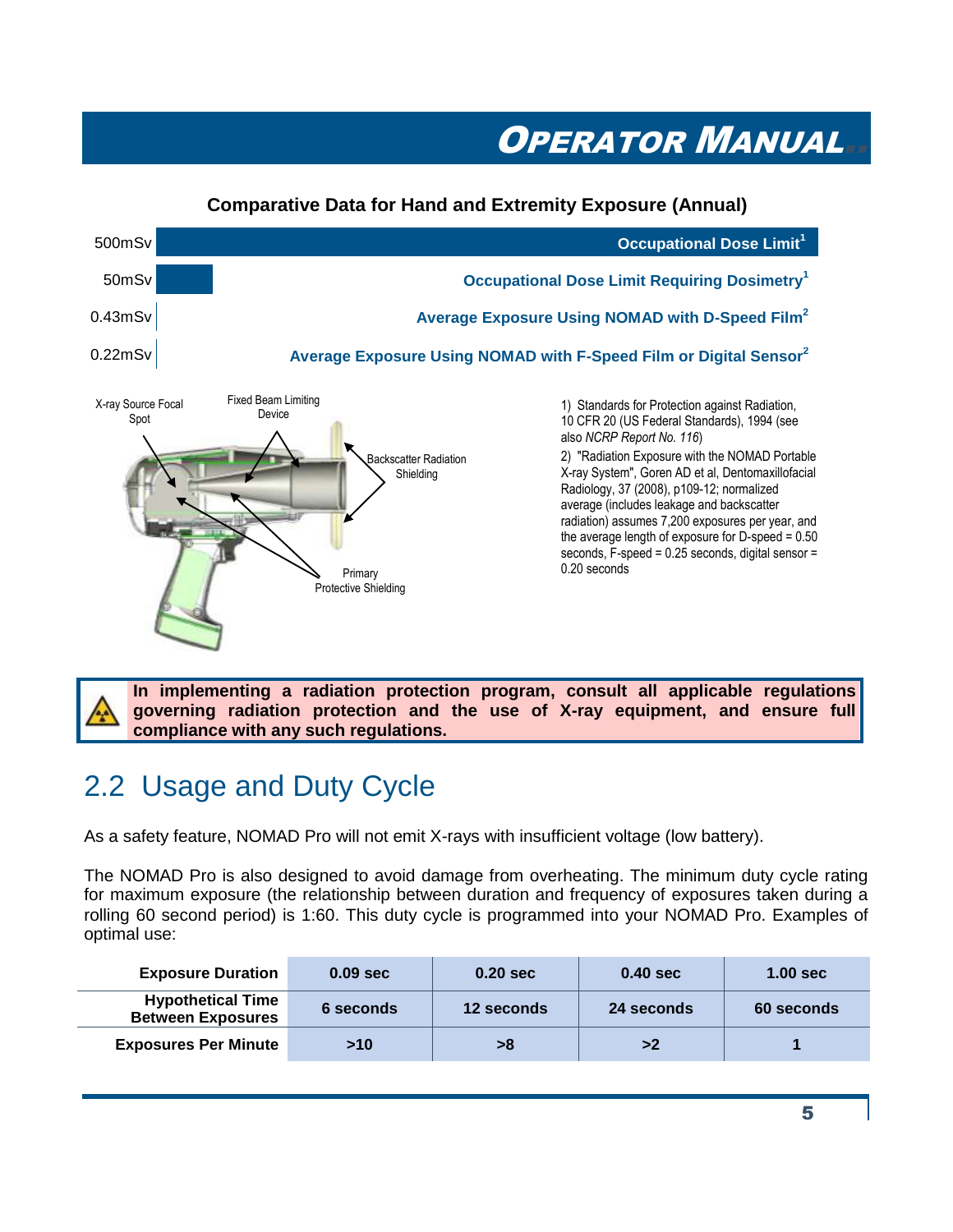

h

**Do not operate NOMAD Pro, the handset, charging cradle, or AC power supply if equipment was subjected to moisture (wetting, immersing, or soaking) – return to Aribex for service.**

**Do not open the housings. Doing so will void the warranty. There are no user serviceable parts inside the NOMAD Pro, handset, charging cradle or AC power supply.**

**NOMAD Pro should not be used in environments where flammable cleaning agents are present.**

**Locate the charging cradle away from the normal patient environment.**

### <span id="page-9-0"></span>2.3 Cleaning

 Routinely use a **non-acetone** based disinfectant wipe (according to chemical manufacturer's recommendations) to disinfect the exterior surfaces of the NOMAD Pro and the handset in between use on each patient.

2 Leave the handset connected to the NOMAD Pro and wipe down all surfaces of the device.

**B** Unplug the charging cradle before cleaning.

**NOTE**: NOMAD Pro, the handsets, the charging cradle, and the AC power supply are not designed to be subjected to any kind of sterilization procedure.



**Do not spray disinfectant or cleaners directly on the NOMAD Pro, handsets, charging cradle or AC power supply. The connecting areas are open to ingress and damage to your device may result.**

#### <span id="page-9-1"></span>2.4 Security, Storage, and Transportation

- $\triangleright$  Do not store the NOMAD Pro, handsets, charging cradle, or AC power supply in extreme conditions: below –20°C (–4°F) or above +60°C (+140°F), or beyond 95% relative humidity (noncondensing). The optimal storage location is cool, dry, and away from direct sunlight.
- $\triangleright$  Aribex recommends that the NOMAD Pro (like all electronic equipment) be allowed to acclimate before use when switching between temperature extremes (i.e, cold storage to a warm area use or hot area storage to a cool area use).
- $\triangleright$  When finished for the day with NOMAD Pro, detach the handset.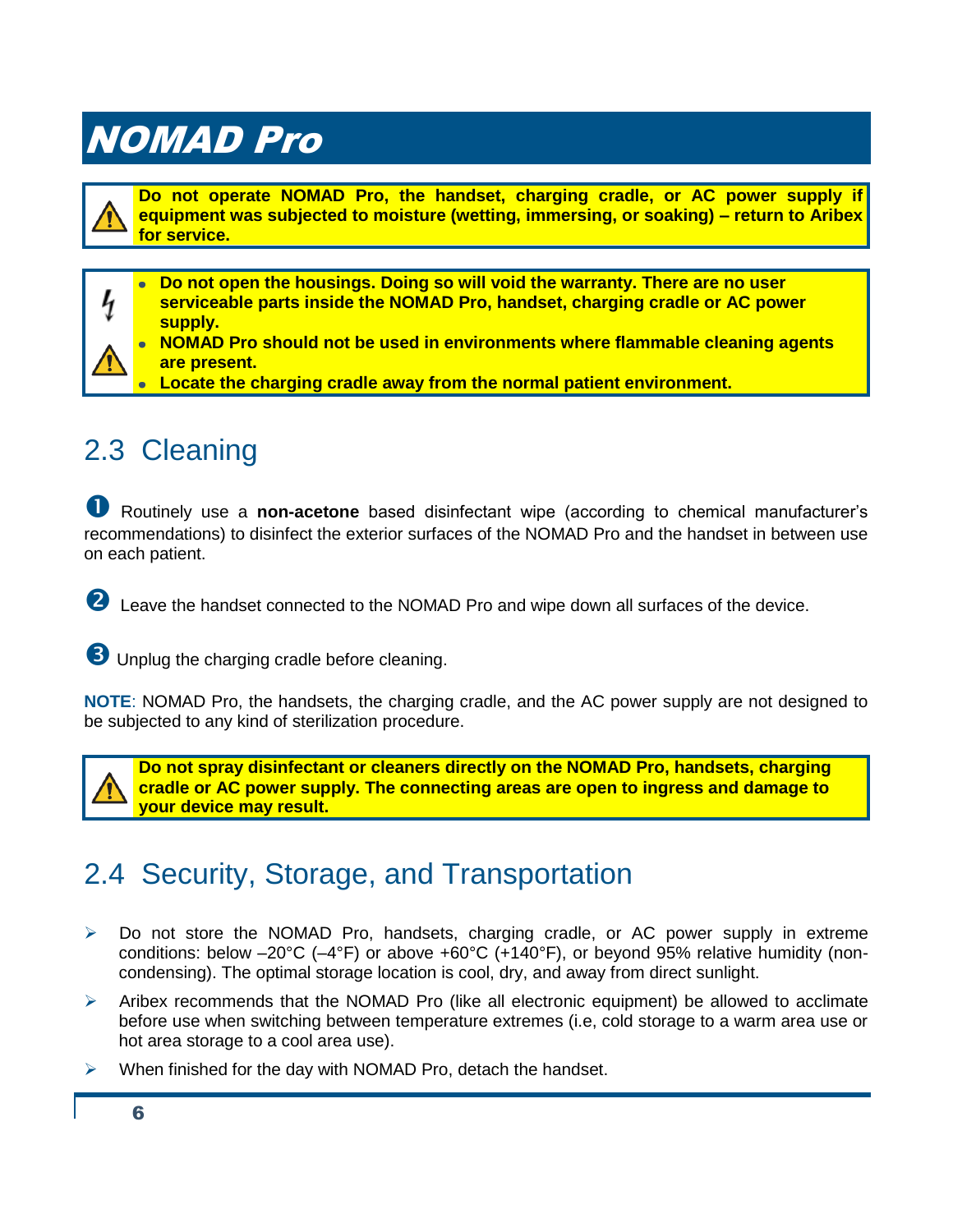- The **X-RAY LOCK** and **UNLOCK** (Section 4.3) serves as the device security key to prevent unauthorized use. In addition, it is recommended that the device be locked away when not in use. For a further level of security, securely store handsets in a separate location.
- $\triangleright$  Take steps to ensure the NOMAD Pro will not be knocked to the ground when not in use. Lay it on its top, side or in the accessory cradle. Power will automatically shut off after a period of inactivity (approximately 3 minutes).
- $\triangleright$  Do not store or carry handsets so that metal objects can contact exposed battery contact springs.
- $\triangleright$  Some battery charge may be lost during extended inactivity (leading to fewer exposures between handset charging).



**For long-term storage, it is recommended to fully recharge handsets every 3 months.**

## <span id="page-10-0"></span>3.0 Setup and Power Check

#### <span id="page-10-1"></span>3.1 The Backscatter Shield

In addition to the radiation shielded cone, the backscatter shield provides additional protection to the operator, and features an adjustable position to permit exposures made at various angles.



**ID** Ideally, the shield should remain fully extended to the outer edge of the cone, as close to the patient as possible during each image taken (see 2.1, *Radiation Safety*).

You may find that the backscatter shield needs to be adjusted to accommodate position indicating devices or angled exposures. If adjustments are needed, gently glide the shield up or down along the cone using equal pressure to maintain a perpendicular alignment and avoid binding.

**B** To keep the shield securely on the cone a cap is permanently attached at the outer cone end. Do not attempt to remove this cap or to remove the backscatter shield. Attempting to do so will result in damage to your device.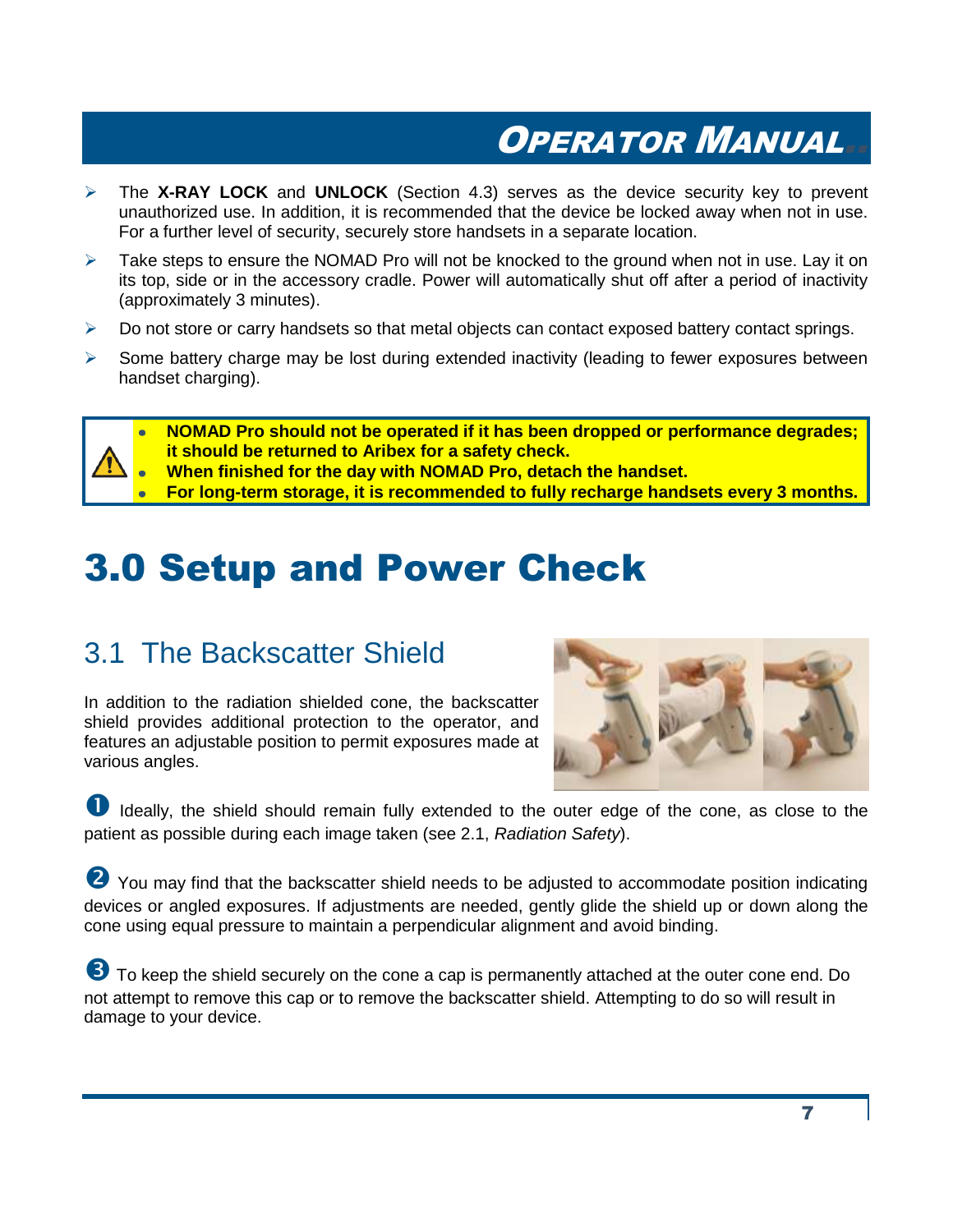### <span id="page-11-0"></span>3.2 Attaching a Charged Handset

**U** With the NOMAD Pro placed bottom up on a secure surface, properly orient and carefully slide the charged handsets onto the base of the NOMAD Pro, (a properly oriented handset should click into place with firm pressure).

**2** The clicking sound ensures the locking mechanism has secured the NOMAD Pro to the handset. To verify this lock apply slight pressure in the release direction.



**There are electric currents present at the handset terminals. Protect the handset from damage; do not probe with fingers or conductive objects.**

#### <span id="page-11-1"></span>3.3 Checking for Power



After locking a handset in place press the **Power ( )** button.

**2** The operation control display panel will activate with a "battery power level" icon in the upper right corner. Five bars is an indication of a fully charged handset.

 If the battery charge is too low, the NOMAD Pro will not emit an X-ray and the **RECHARGE BATTERY** alarm will display. (The **RECHARGE BATTERY** alarm may also display if the handset is not fully engaged.)

When a battery is depleted to the single bar level  $($ Aribex recommends the handset be recharged.

Replace a low charge handset with the secondary handset (which should be charged in advance).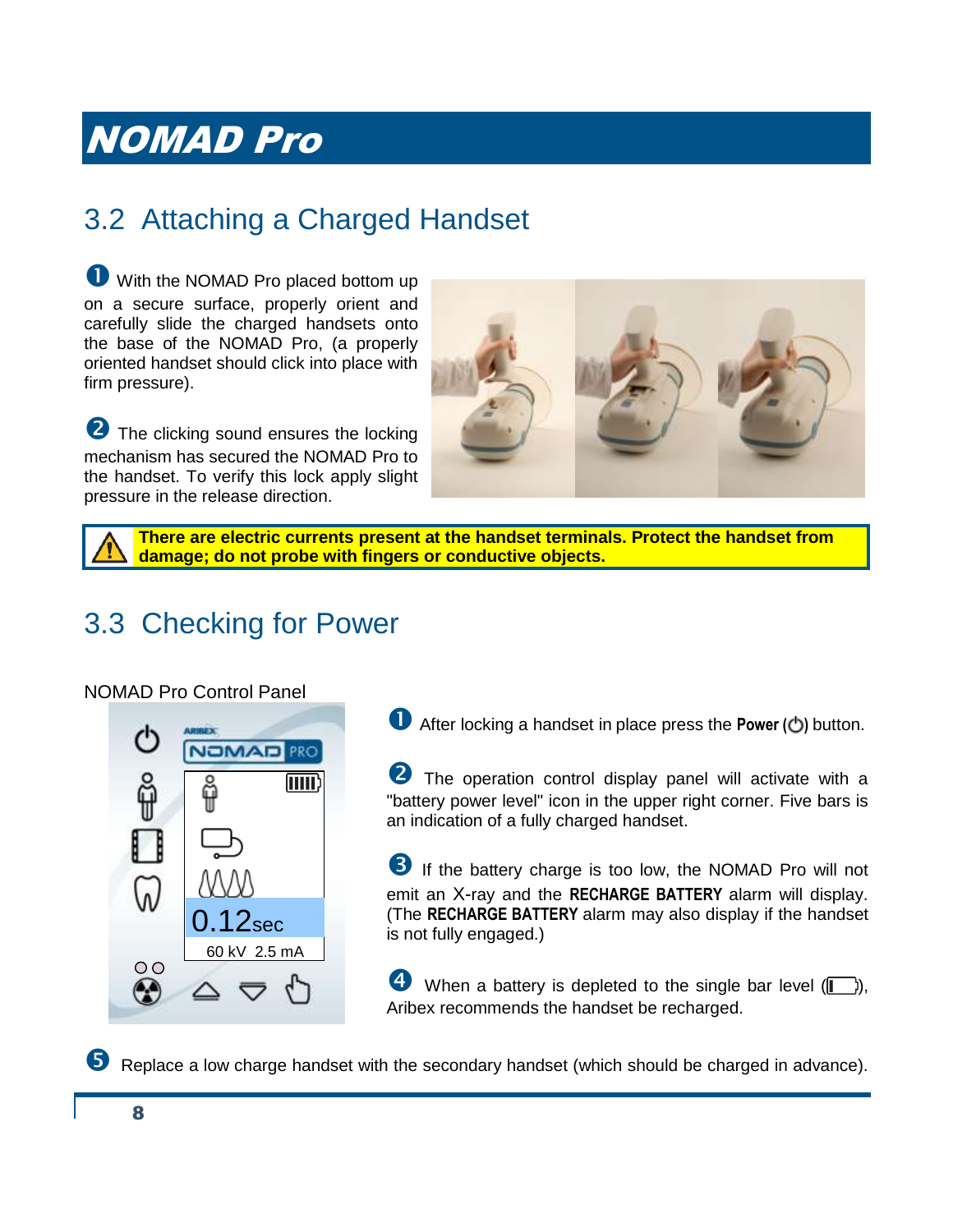#### <span id="page-12-0"></span>3.4 Optional Checks

The NOMAD Pro is factory calibrated and tested prior to release (see your *Certificate of Conformance*). Each time the device power is turned on, it automatically runs a self diagnostic to ensure proper function. However, the optional checks listed below may be performed periodically as desired.

**NOMAD Pro has an X-ray disable feature that allows the X-rays to be disabled for training purposes. Test firing this X-ray unit may otherwise be dangerous to the testing technician or bystanders. See Section 4.3 for more information.**

*Power On/Off:* Attach a fully charged handset to the NOMAD Pro device. Press the **Power ( )** button and verify the Power On and Power Off states.

*Increase/Decrease Exposure Time:* With the device on, select the patient size, the image receptor type, and the tooth type. The exposure time corresponding to the selections will display on-screen. Press **Increase** ( $\triangle$ ) and the **Decrease** ( $\Rightarrow$ ) buttons, and verify that the exposure time changes appropriately.

**Triggering:** With the device on and an exposure time selected, press and release the trigger once – this will ready the device, and the display will indicate the X-ray **READY** state. Press any push button on the user interface panel or wait approximately 15 seconds for the timeout – the X-ray **READY** state will end.

*Automatic Shutdown:* With the device on, allow approximately 3 minutes of inactivity to pass for the system to automatically turn off or shut down.

*X-ray Disable:* With the device on, press and hold down the Select  $(\bigcirc)$  button and in combination then press the **Patient** ( $\hat{\mathbf{H}}$ ) button – the device shifts into a **X-RAYS LOCKED** state and the buttons can be released. Repeat the process to unlock the X-ray.

**NOMAD Pro should not be operated if it has been dropped or performance degrades; it should be returned to Aribex for a safety check.**

See Section 6.1, *Alarms and Alerts* for more information.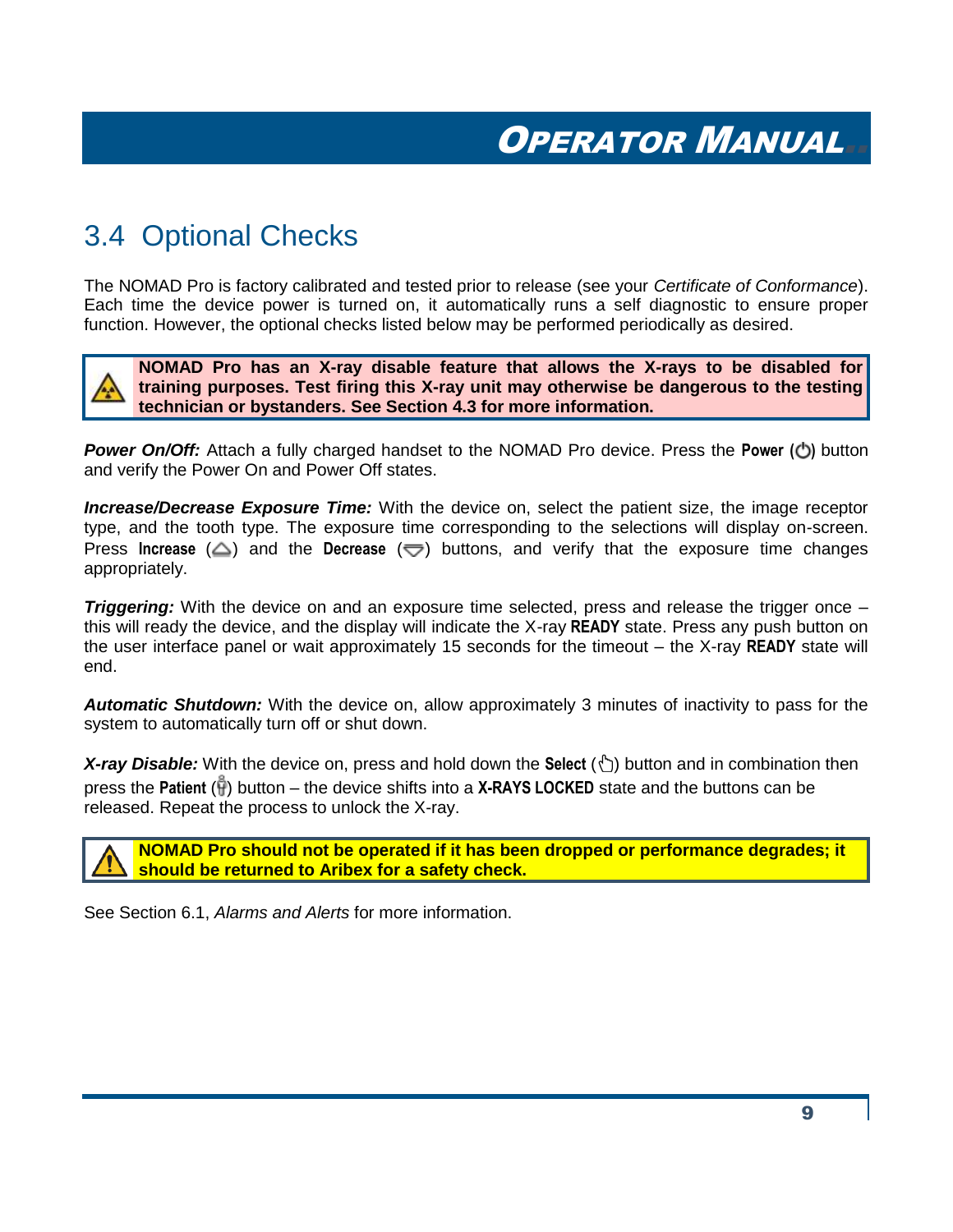## <span id="page-13-0"></span>4.0 Operation

### <span id="page-13-1"></span>4.1 Power On

Press and release **Power ( )** button to turn on NOMAD Pro. An audible double tone and an active display panel indicate the device has power.

Settings are redisplayed according to what was last displayed or saved when the device was turned off (unless the device was disconnected from a charged handset for more than 1 minute).



#### <span id="page-13-2"></span>4.2 Ensuring Battery Charge Is Adequate



At the completion of each day or when the battery indicator reaches one bar, recharge the handset. (Aribex recommends that you keep one handset fully charged at all times to ensure continuous operation.)



### <span id="page-13-3"></span>4.3 Lock / Unlock the X-ray

The X-ray lock and unlock functionality can be toggled to prevent unauthorized use when the NOMAD Pro is idle or stored.



**LOCK** / **UNLOCK** is activated by pressing and holding down the **Select** ( $\Diamond$ ) button and then pressing the **Patient** ( $\overline{H}$ ) button – the device shifts into a **X-RAYS LOCKED** state and the buttons can be released. Repeat the process to "unlock" X-rays.

For security and training purposes, the operator may easily toggle between these setting as needed by repeating the key selection.

**NOTE:** If the **Select**  $(\bigcirc)$  button is held down for longer than 3 seconds before the **Patient** ( $\ddot{\mathbf{f}}$ ) button is pressed, the Menu mode will activate; if the **Select** ( $\binom{A}{1}$ ) button is pressed and released before the **Patient** ( $\widehat{H}$ ) button can be pressed, the Save menu is displayed.

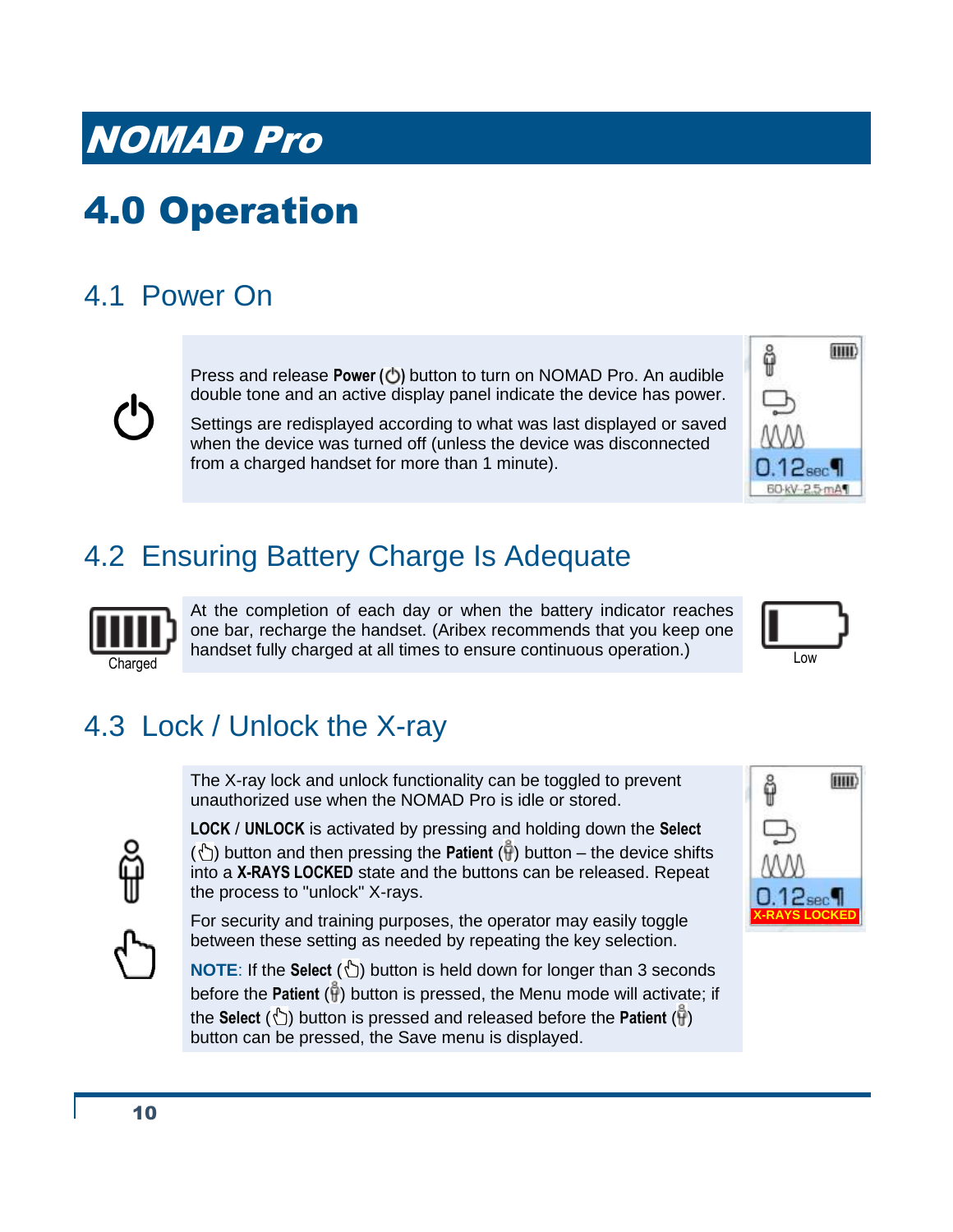#### <span id="page-14-0"></span>4.4 Ensuring the Right Exposure Time Is Set





Tooth

Patient

value.

Receptor

Decrease

When necessary, use the **Increase** or **Decrease** buttons to adjust the time in 0.01 second increments. Adjusted exposure settings may be saved, replacing factory settings (see Section 4.10, *Technique Factor Settings and Adjustments*).

#### <span id="page-14-1"></span>4.5 Ready the Device

To prevent accidental radiation exposure, properly position patient and operator before readying the NOMAD Pro.

Press and release the trigger once to ready the device. The device will briefly display an **ENABLING X-RAYS** message before indicating **READY**.

**NOTE**: As a safety precaution, if the trigger is held longer than 1 second or pulled a second time while still in the **ENABLING X-RAYS** state, the devise will not transition to the **READY** state. (This is to prevent an accidental activation of the device by unintended triggering.)



*green*

The illuminated green LED, the message **READY** on the display panel, and a double tone  $\triangleleft$  alert confirm that NOMAD Pro is prepared to fire X-rays. The **READY** state continues until either an exposure is initiated or timeout occurs after 15 seconds of inactivity (accompanied by a double tone  $\triangleleft$  and the return to the Settings mode).

While the device is in the **READY** state, any changes to the settings (pressing any user interface panel button) will end the state.

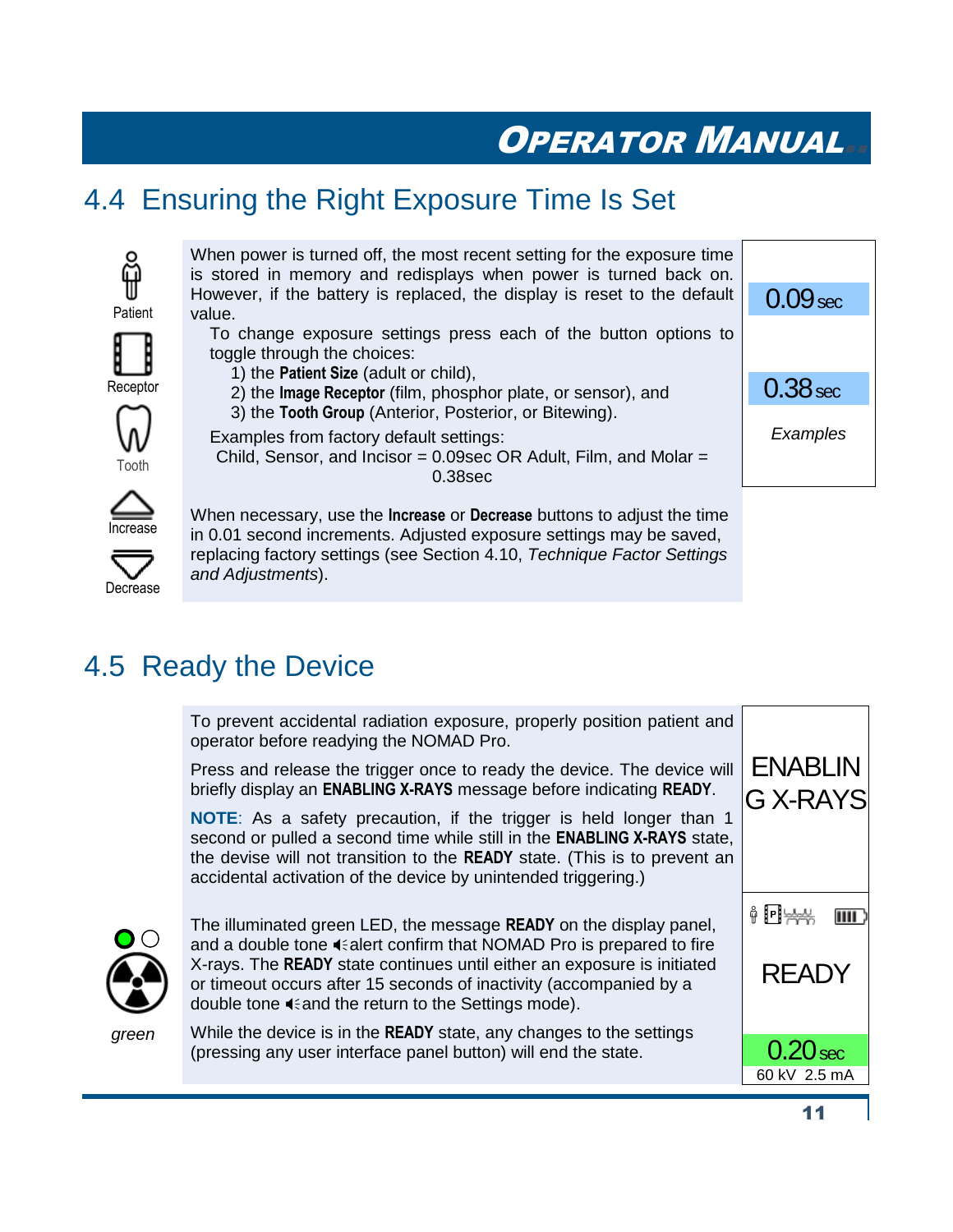### <span id="page-15-0"></span>4.6 Initiating and Completing an X-ray Exposure



To begin the exposure, press and hold the trigger. The **READY** message is replaced with **X-RAY ON**, the green LED is replaced with a yellow LED, and there is an alert tone  $\blacktriangleleft \epsilon$  for the duration of the exposure.

*yellow*

To ensure complete exposure, keep the trigger depressed until the audible tone  $\ll$  is complete, the yellow LED is off, and X-RAY COMPLETE briefly displays.

**NOTE**: An exposure can be prematurely terminated for any reason by abruptly releasing the depressed trigger.



#### <span id="page-15-1"></span>4.7 Power Off

Press and release the **Power** button to turn NOMAD Pro off.

NOMAD Pro also automatically shuts off after approximately 3 minutes of inactivity.

The NOMAD Pro display darkens, accompanied by a tone tto indicate shutdown.



**NOMAD Pro should not be operated if it has been dropped or performance degrades; it should be returned to Aribex for a safety check.**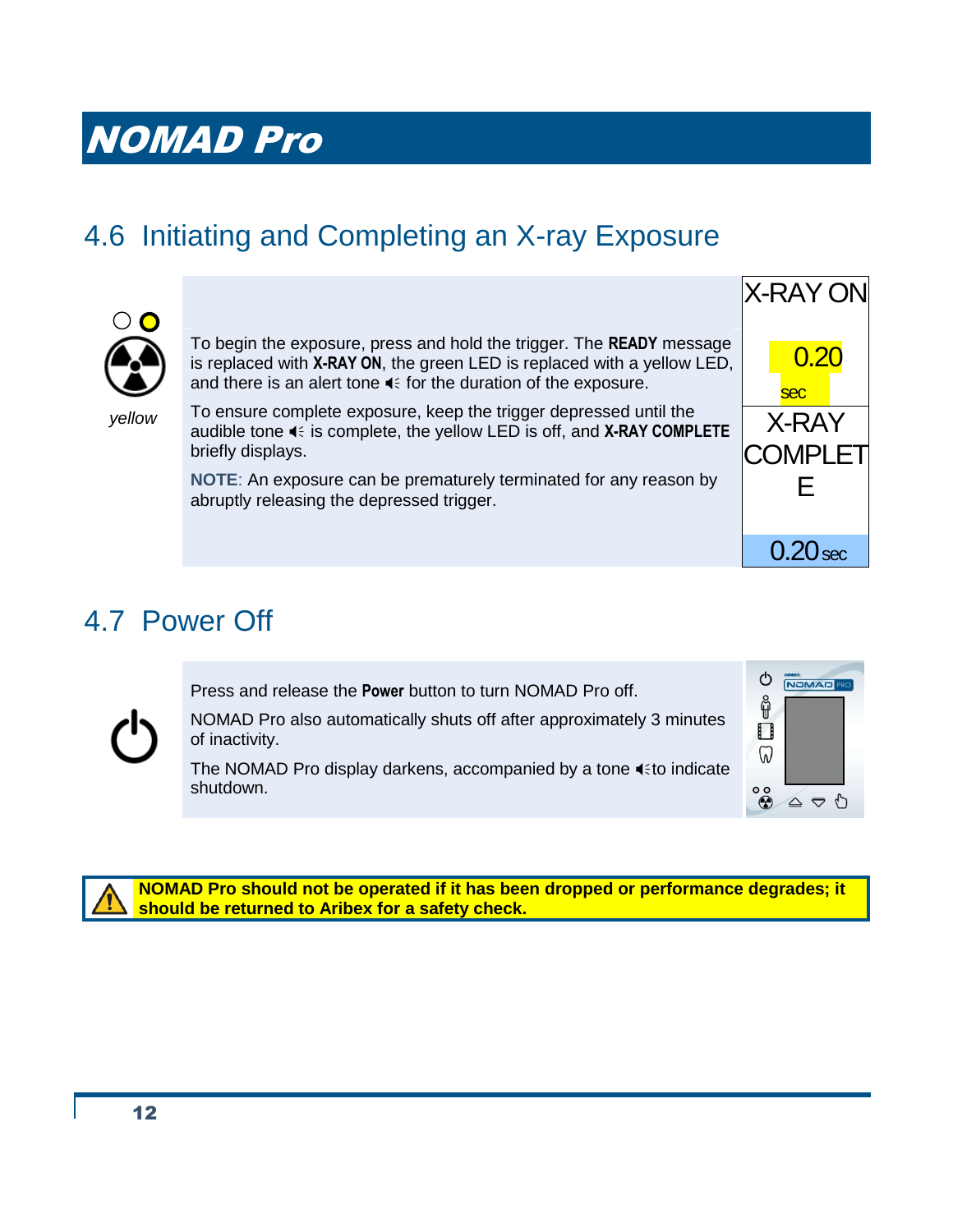#### <span id="page-16-0"></span>4.8 Exposure Techniques

As an intraoral dental X-ray system, the NOMAD Pro can be easily positioned. This high degree of flexibility easily makes possible exposures while the patient is reclined, lying completely on their back, or sitting upright. Ensure the patient is protected by using a radiation shielding drape.

When taking images, operators may hold the NOMAD Pro by having both hands on the handset grip, or for increased stability and patient safety by placing one on the grip and the other on the underside of the housing (but not on the collimator cone).

**2** Position the NOMAD Pro relative to the imaging system to minimize cone-cutting. (If your practice uses film holding kits or aiming devices, check compatibility in advance.)

 Exposure times increase proportionally when the imaging angles vary away from 90° (or perpendicular) to the film or sensor. To maintain low patient X-ray doses and keep the operator within the protection zone, have the head of the patient slightly tilted, and/or raise or lower the chin as needed. (See Section 2.1, *Radiation Safety*.)

When the device must be angled and the operator cannot be completely within the protection zone, ensure operator protection through the use of proper safety measures, such as the use of a lead apron. (See Section 2.1, *Radiation Safety*.)

**5** Avoid touching the patient with the cone or backscatter shield; disposable plastic coverings can be used to prevent crosscontamination.

**6** Determine what NOMAD Pro exposure time settings deliver optimal results for the type of imaging (digital or film-based) that is used on a regular basis.

**NOTE**: Both digital imaging sensors and film speeds can vary somewhat in their characteristics and could require different exposure settings to meet density preference. (See Section 4.9, *Settings Menu* for more information.)

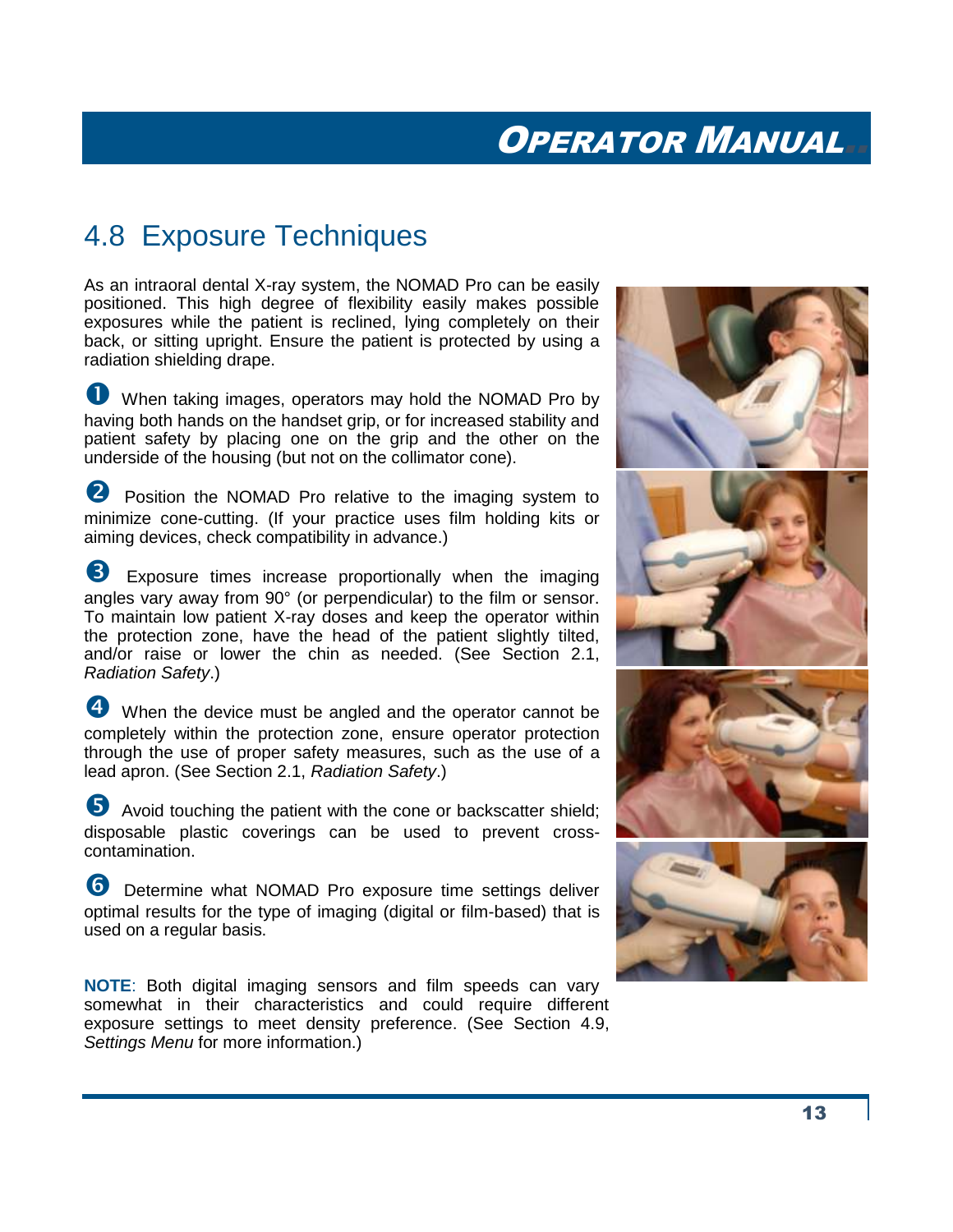### <span id="page-17-0"></span>4.9 Settings Menu

NOMAD Pro menus allow the operator to customize settings according to individual preferences. To access the Main Menu, press and hold down the Select ( $\Diamond$ ) button for 3 seconds. When the Main Menu appears, the operator can access the desired Menu item(s) by pressing the **Increase** ( $\triangle$ ) and **Decrease**  $(\nabla)$  buttons to scroll up or down. When the desired Menu item is highlighted, press the **Select**  $(\Diamond)$ button to access the Menu item.

Within the Menu items there are options (such as **YES** and **NO** which are selected using either the **Increase**  $(\triangle)$  or **Decrease** ( $\Rightarrow$ ) buttons. Once a selection is made, pressing the **Select** ( $\langle \cdot \rangle$ ) button confirms the choice.

To exit the Main Menu, highlight **EXIT** at the bottom of the list and then press the Select ( $\Diamond$ ) button, or power the device off and then on.

| <b>Menu Item</b>                     | <b>Options</b>                                                                                                                                                                                                                                                                                                                                                                                                                           |  |
|--------------------------------------|------------------------------------------------------------------------------------------------------------------------------------------------------------------------------------------------------------------------------------------------------------------------------------------------------------------------------------------------------------------------------------------------------------------------------------------|--|
| <b>SYSTEM INFO</b>                   | When system information is selected from the settings menu the device software<br>version information will be displayed on-screen. Pressing the Select $(\Diamond)$ button<br>will return the operator to the Settings menu.                                                                                                                                                                                                             |  |
|                                      |                                                                                                                                                                                                                                                                                                                                                                                                                                          |  |
| <b>AUDIBLE SOUND</b>                 | The volume may also be adjusted by the operator. The range is from 1 (softest),<br>up to 5 (loudest). The <b>Increase</b> ( $\triangle$ ) or <b>Decrease</b> ( $\Rightarrow$ ) buttons are used to adjust<br>the volume, and the system emits a tone as each volume is selected so the<br>operator can determine the choice. Once the desired volume is determined,<br>pressing the Select $(\Diamond)$ button saves the volume setting. |  |
|                                      |                                                                                                                                                                                                                                                                                                                                                                                                                                          |  |
|                                      | The operator can use the <b>Increase</b> ( $\triangle$ ) or <b>Decrease</b> ( $\overline{\heartsuit}$ ) buttons to toggle<br>between YES and NO in response to the menu prompt RESET EXPOSURE TIME TO<br><b>FACTORY SETTINGS?</b>                                                                                                                                                                                                        |  |
| <b>RESET DEFAULTS</b><br>[Technique] | If YES is selected, the system will confirm the selection by displaying ALL CUSTOM<br>SETTINGS WILL BE ERASED. ARE YOU SURE?                                                                                                                                                                                                                                                                                                             |  |
| Factors and Trip<br>Counter]         | Selecting YES and then the Select $(\bigcirc)$ button reverts any any customized<br>exposure settings to the factory defaults and returns the device to the Main Menu.                                                                                                                                                                                                                                                                   |  |
|                                      | If ever NO is selected and then the Select $(\circlearrowright)$ button pressed, the customized<br>settings will not be changed and the system returns to the Main Menu.                                                                                                                                                                                                                                                                 |  |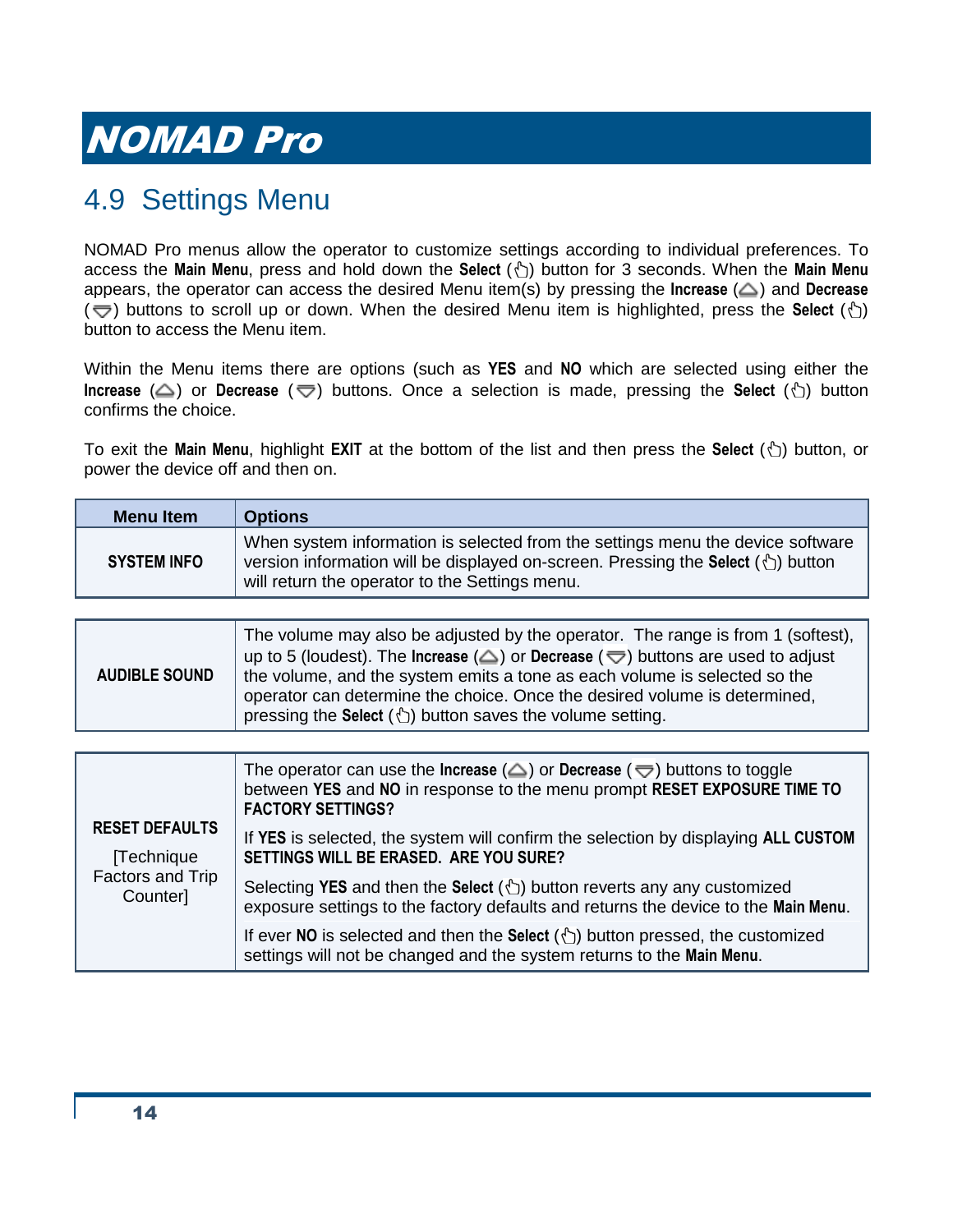| <b>Menu Item</b>     | <b>Options</b>                                                                                                                                                                                                              |
|----------------------|-----------------------------------------------------------------------------------------------------------------------------------------------------------------------------------------------------------------------------|
|                      | The device will display two counters. One is the OVERALL HISTORY COUNTER<br>which displays the total lifetime X-ray shots for the device. The other, TRIP<br><b>COUNTER, can at any time be reset to 0 by the operator.</b> |
|                      | When Reset is selected and the Select $(\bigcirc)$ button is pressed, the user will be<br>prompted with the message RESET TRIP COUNTER?                                                                                     |
| <b>X-RAY COUNTER</b> | When YES is selected and the Select $(\bigcirc)$ button is pressed, the TRIP COUNTER is<br>reset to 0 and the device is returned to the counters display.                                                                   |
|                      | When NO is selected and the Select $(\Diamond)$ button is pressed, and the device is<br>returned to the counters display with no change                                                                                     |
|                      | When BACK is selected and the Select $(\Diamond)$ button is pressed the device returns to<br>the Main Menu.                                                                                                                 |
|                      | NOTE: RESET DEFAULTS also resets the TRIP COUNTER to 0.                                                                                                                                                                     |
|                      |                                                                                                                                                                                                                             |

| <b>EXIT</b> | Allows the user to leave the Main Menu and return to normal operation. (Powering |
|-------------|----------------------------------------------------------------------------------|
|             | off and then on also exits the menu.)                                            |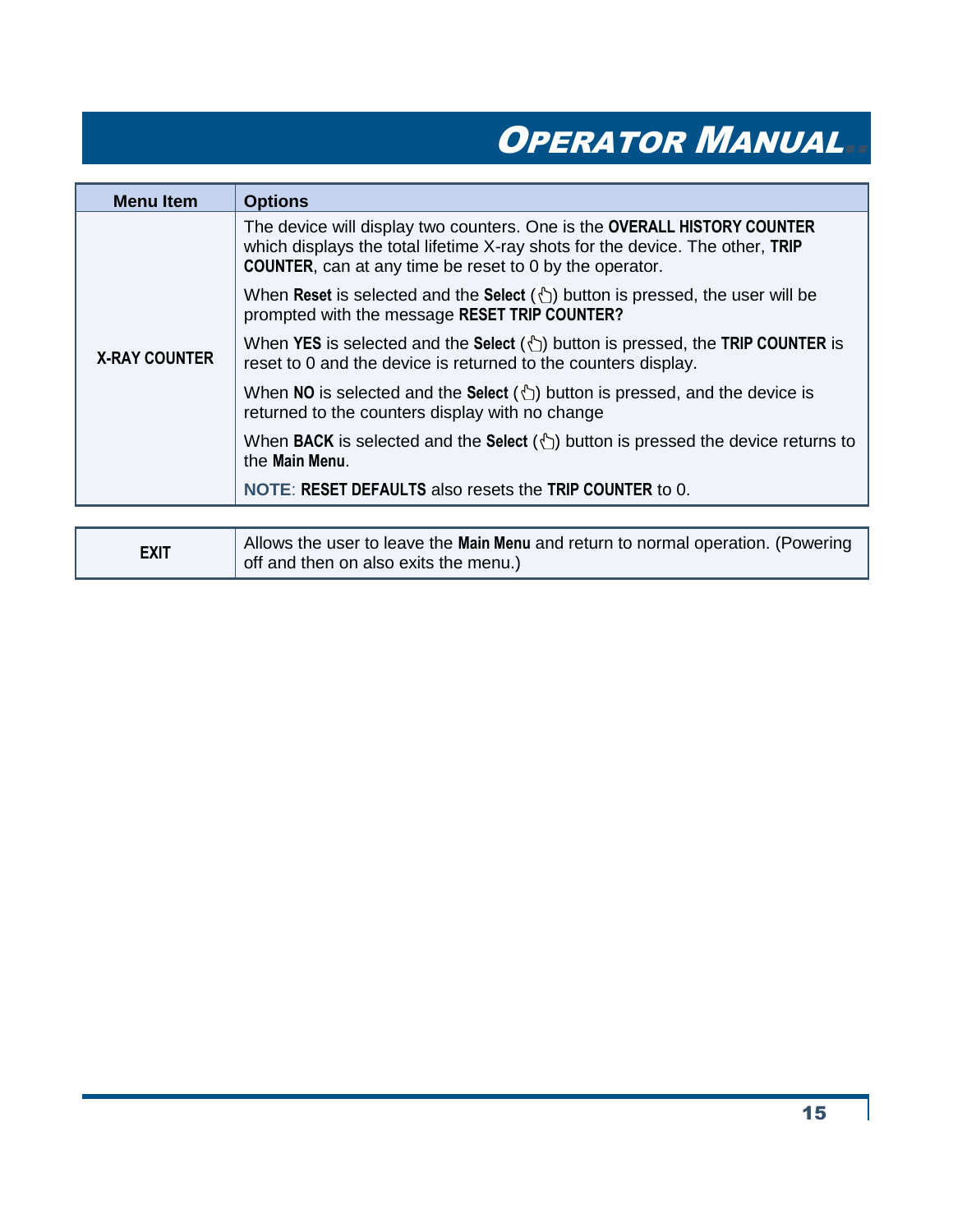### <span id="page-19-0"></span>4.10 Technique Factor Settings and Adjustments

The factory settings in this chart are intended as a reference starting point only, and are based upon average preferences and use with the cone perpendicular to the image receptor. Individual results may vary based upon a number of factors including image density preferences, the various imaging sensors or available film speeds and brands, patient size, practitioner techniques and preferences.

| <b>Preset Technique Factors Chart</b> |                 |              | ىس           |                 |                  |                  |  |
|---------------------------------------|-----------------|--------------|--------------|-----------------|------------------|------------------|--|
| 60 kV<br>$2.5 \text{ mA}$             |                 |              |              | <b>Anterior</b> | <b>Posterior</b> | <b>Bitewings</b> |  |
|                                       | <b>Digital</b>  | မှို         | <b>Adult</b> | 0.12            | 0.16             | 0.17             |  |
|                                       | <b>Sensor</b>   | မှို         | <b>Child</b> | 0.09            | 0.13             | 0.14             |  |
|                                       |                 |              |              |                 |                  |                  |  |
|                                       |                 | မှို         | <b>Adult</b> | 0.30            | 0.38             | 0.40             |  |
|                                       | <b>Film</b>     | မှို         | <b>Child</b> | 0.18            | 0.30             | 0.32             |  |
|                                       |                 |              |              |                 |                  |                  |  |
|                                       | <b>Phosphor</b> | မှို         | <b>Adult</b> | 0.16            | 0.19             | 0.20             |  |
| РI<br><b>Plate</b>                    | မှို            | <b>Child</b> | 0.09         | 0.15            | 0.16             |                  |  |

**Technique Factor** time setting can be adjusted by the operator. This is done from the main display screen following these steps:

**D** Press the **Increase** ( $\triangle$ ) or **Decrease** ( $\heartsuit$ ) button until the desired time setting is selected.

**NOTE:** When the **Increase**  $(\triangle)$  or **Decrease**  $(\nabla)$  buttons are pressed AND held, the rate at which the displayed time setting changes on screen suddenly accelerates.

**2** Press and release the **Select** ( $\Diamond$ ) button to activate the Save menu.

Select **YES** by pressing the **Increase** button ( $\triangle$ ).

**4** Press the **Select** ( $\Diamond$ ) button to select OK.

Once saved, this change will be maintained in memory until overwritten or until the factory defaults are restored through the **RESET DEFAULTS** Menu item.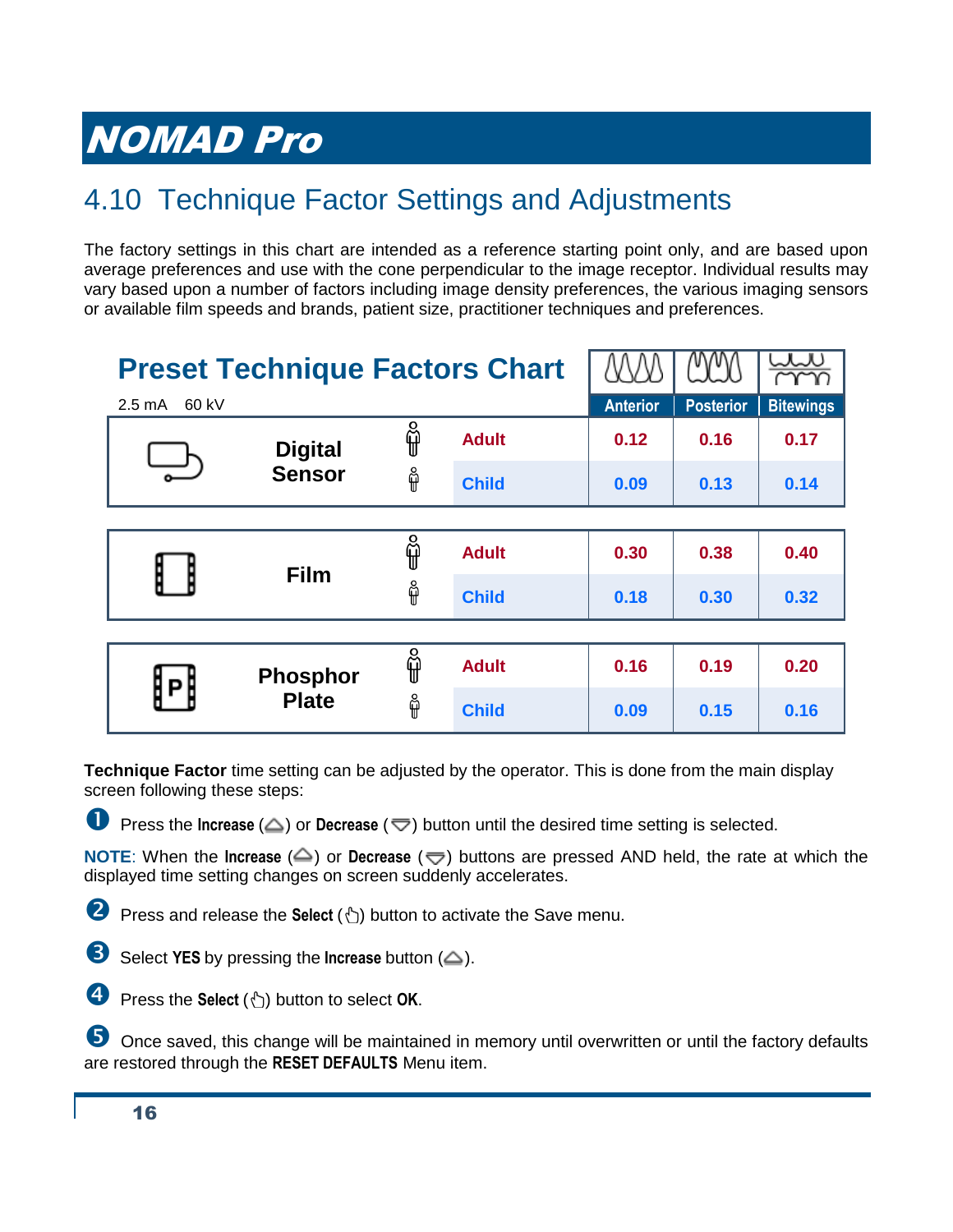## <span id="page-20-0"></span>5.0 Handset Replacement and Care

A **RECHARGE HANDSET** alarm on the display panel indicates either the need to fully engage the handset or the need for a replacement handset. NOMAD Pro cannot emit X-rays with a low, depleted battery (insufficient voltage). Follow these steps to clear the **RECHARGE HANDSET** alarm.

 Verify that the handset is locked in place. If so and the alarm is still present, press and release the **Power ( )** button on the control panel to turn off NOMAD Pro

**2** Place the NOMAD Pro bottom up on a stable surface and depress the release button on the housing, just behind the handset, to release it from the housing.

Slide the Handset forward toward the backscatter shield and the collimator cone.

4 Carefully align a newly charged handset and, while avoiding possible pinch points between the housing and the handset, slide it into place – a properly oriented handset should snap into place without force. A clicking sound ensures that the handset is fastened. Make sure the handset is secure by pushing it toward the cone. When a handset is detached for more than 60 seconds, the last exposure setting is erased (and would have to be reset when the unit is turned on again).



#### **IMPORTANT HANDSET CARE NOTES:**

- Each handset can go through the full discharge/charge cycle approximately 300 times. Routinely change discharged handset with fully charged one as needed.
- The handset can be left indefinitely on the charging cradle without damaging batteries, unless AC power to charging cradle is completely interrupted or turned off during the charge cycle.
- Battery charge will diminish during extended inactivity **fully recharge handsets every 3 months during inactivity.** Never place a low charge battery into long-term storage.
- When the charging cradle senses a bad handset battery, the indicator lights will illuminate red rather than green. In this case, the batteries are inoperable and must be serviced.
- Handset communications and mechanical integrity are checked by pulling the handset trigger when it is on the charging cradle – good communication exists when the indicator lights illuminate orange.



- **Do not attempt to charge a handset with damaged batteries.**
- **Risk of fire or explosion exists if batteries inside the handset are replaced by unauthorized service personnel; do not use batteries from other sources.**
- **Properly dispose of spent or damaged handset; return to Aribex or an authorized distributor for replacement and recycling. Do not place in municipal waste stream.**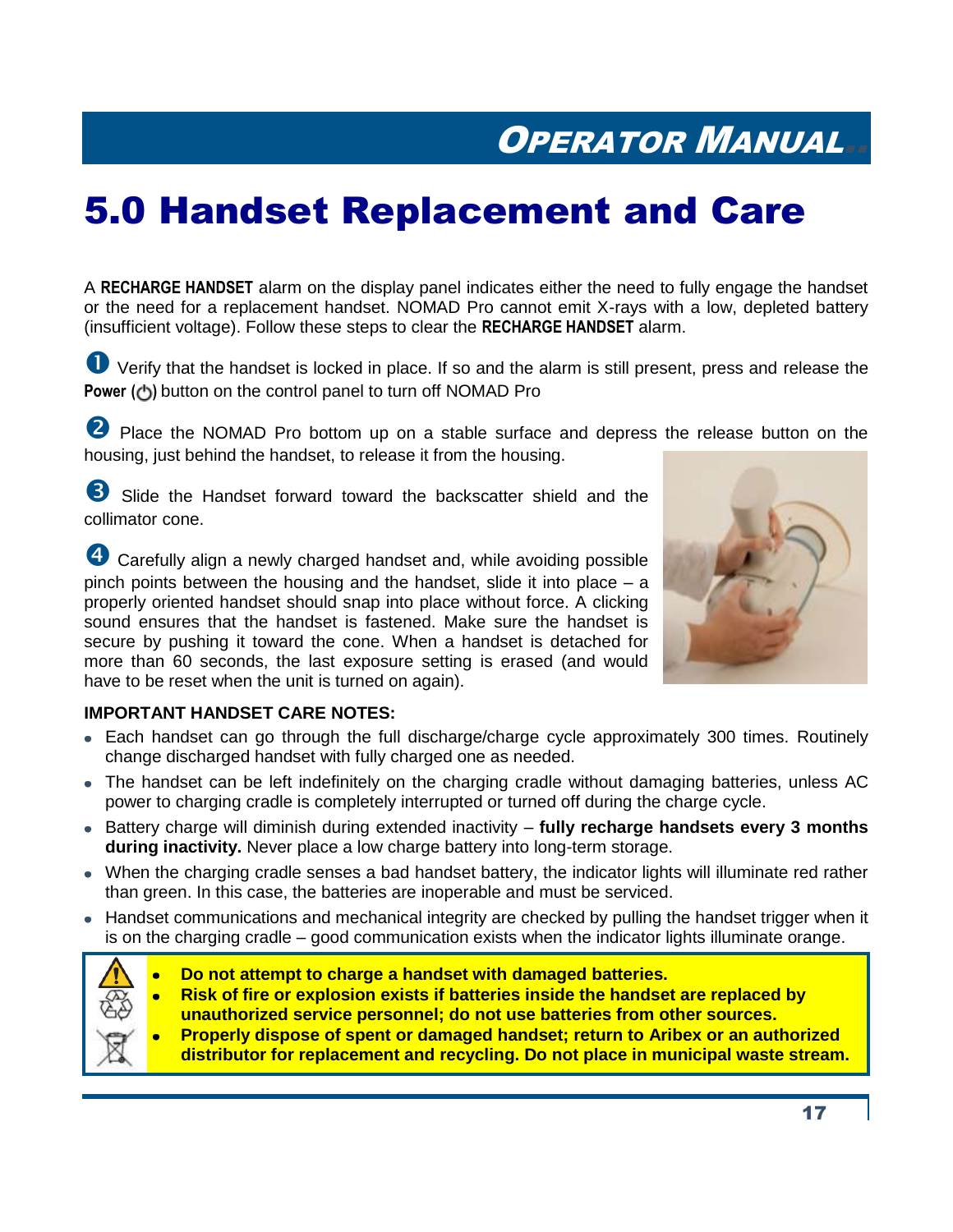## <span id="page-21-0"></span>6.0 NOMAD Pro Care and Upkeep

### <span id="page-21-1"></span>6.1 Alarms and Alerts

The visual/audible alarm signals a programmed action designed to prevent harm to operator, patients, and/or NOMAD Pro. The visual/audible alerts confirm normal conditions or draw the operator's attention to a required action.

**NOTE**: All audible signals except X-ray termination may be turned down or off in the **AUDIBLE SOUNDS** menu – see Section 4.9, *Settings Menu*.

| <b>Condition</b>                             | Visual<br><b>Indicator</b>          | <b>Audible</b><br><b>Signal &lt; €</b>      | <b>Function /</b><br><b>Resolution</b>                                                                                                                                                                                                                                                                      |
|----------------------------------------------|-------------------------------------|---------------------------------------------|-------------------------------------------------------------------------------------------------------------------------------------------------------------------------------------------------------------------------------------------------------------------------------------------------------------|
| <b>Enabling</b><br><b>Alert</b>              | <b>ENABLING</b><br>X-RAYS           | None                                        | This state is initiated by a single pull and release<br>of the trigger, within 1 second. If no further<br>action is taken, the device will shift into the<br><b>READY</b> state. If the trigger is pulled again before<br>the READY state is indicated, the 1 second<br>counter will restart.               |
| <b>Ready for</b><br>exposure<br><b>Alert</b> | <b>READY</b><br>$0.20$ sec          | Double<br>ascending<br>tone                 | At the conclusion of the <b>ENABLING X-RAYS</b><br>message, the <b>READY</b> message will display on-<br>screen. The READY state will last for 15 seconds,<br>or until one of the buttons on the user interface<br>panel is pressed, or until the exposure is<br>initiated by a second pull of the trigger. |
| X-ray<br><b>Exposure</b><br><b>Alert</b>     | X-RAYS<br>ON<br>0.20 <sub>sec</sub> | Single tone,<br>for duration of<br>exposure | At the end of the successful exposure the yellow<br>LED turns off, and display panel briefly indicates<br>X-RAY COMPLETE and the screen returns to the<br>normal mode.                                                                                                                                      |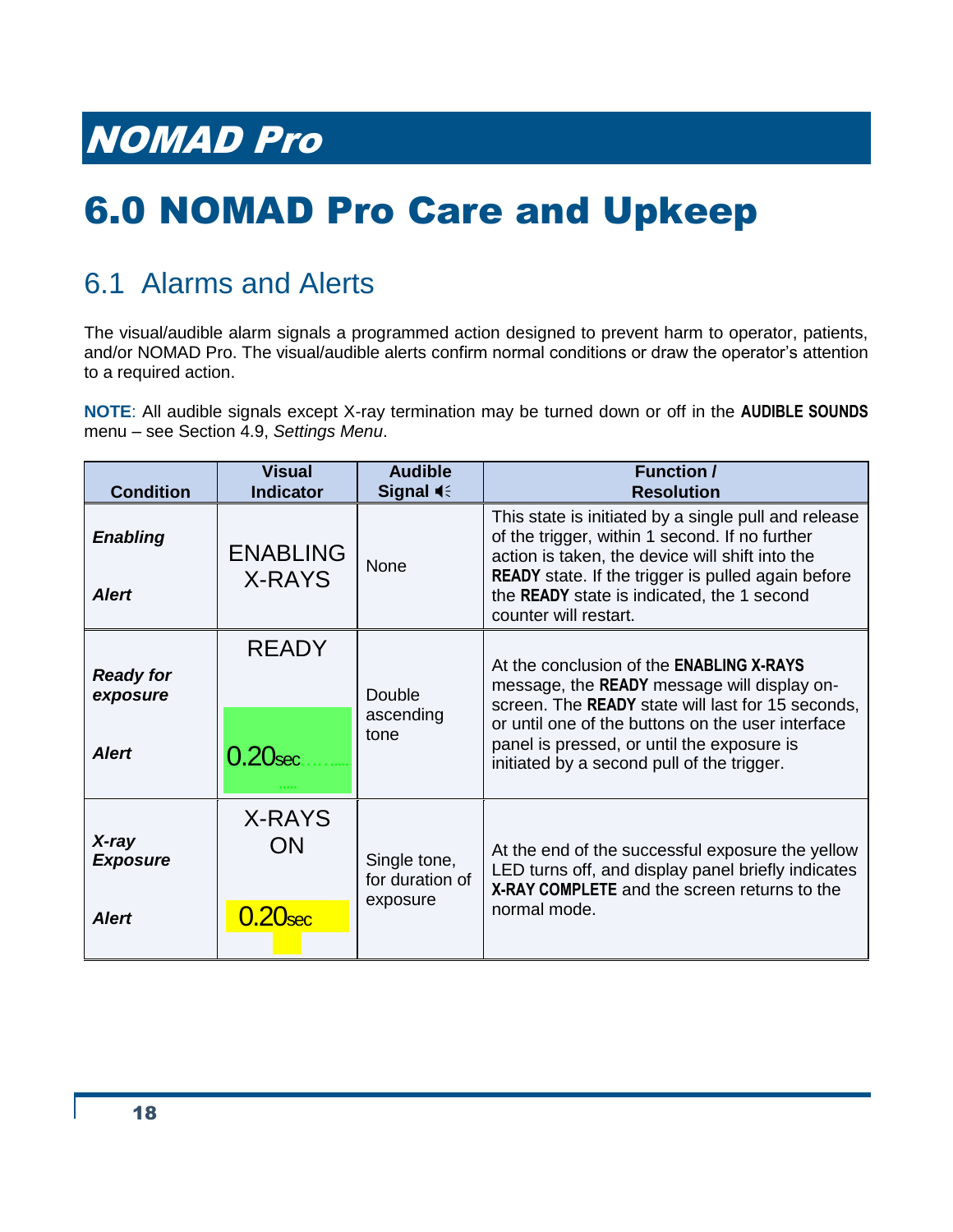| <b>Condition</b>                                     | <b>Visual</b><br><b>Indicator</b>                             | <b>Audible</b><br>Signal <                                          | <b>Function /</b><br><b>Resolution</b>                                                                                                                                                                                                                                                                                                                                                                               |
|------------------------------------------------------|---------------------------------------------------------------|---------------------------------------------------------------------|----------------------------------------------------------------------------------------------------------------------------------------------------------------------------------------------------------------------------------------------------------------------------------------------------------------------------------------------------------------------------------------------------------------------|
| <b>X-ray Lock</b><br><b>Alert</b>                    | OCKED                                                         | Tones will be<br>the same as<br>the actual<br>operation<br>tones    | When the trigger is activated while the device is<br>in the X-rays locked mode and operation is<br>attempted, various alert messages will be<br>displayed. For example: X-RAYS LOCKED,<br>SIMULATION ONLY, SIMULATION COMPLETE.<br>Toggle between LOCKED and UNLOCKED by<br>pressing and holding down hold down the Select<br>( $\Diamond$ ) button and then press the <b>Patient</b> ( $\hat{\mathbf{F}}$ ) button. |
| <b>Duty Cycle</b><br><b>Exceeded</b><br><b>Alarm</b> | <b>COOLING</b><br><b>DOWN</b><br>[count down]                 | Double tone<br>at the start<br>and end of<br>the cool down<br>cycle | If the operator presses the trigger to activate the<br><b>READY</b> state before the duty cycle time, the<br>device will display the warning message, and a<br>countdown timer will be displayed showing the<br>duty cycle time remaining. This will lock the<br>device and the message will be displayed until<br>the duty cycle is complete. The device will then<br>return to the normal operation mode.          |
| <b>Low Battery</b><br><b>Alarm</b>                   | <b>RECHARG</b><br>E<br><b>HANDSET</b>                         | 5 audible<br>tones                                                  | Ensure the Handset is locked in place.<br>The RECHARGE HANDSET alert terminates after<br>five seconds and goes into auto-shutdown.<br>Replace the current Handset with a freshly<br>charged Handset.<br><b>NOTE:</b> If battery voltage is lower than required<br>for the X-ray exposure, the device will not allow<br>the exposure.                                                                                 |
| Incomplete<br><b>Exposure</b><br><b>Alarm</b>        | <b>INCOMPLE</b><br>TЕ<br>(PRESS ANY<br>KEY)<br>$0.38\rm{sec}$ | A warning<br>tone                                                   | Activates if trigger is released before the timed<br>X-ray exposure finishes.<br>This condition is cleared by pressing any button<br>on the user interface panel or by tuning the<br>power off then on.<br>Depress the trigger for the duration of the<br>exposure time.                                                                                                                                             |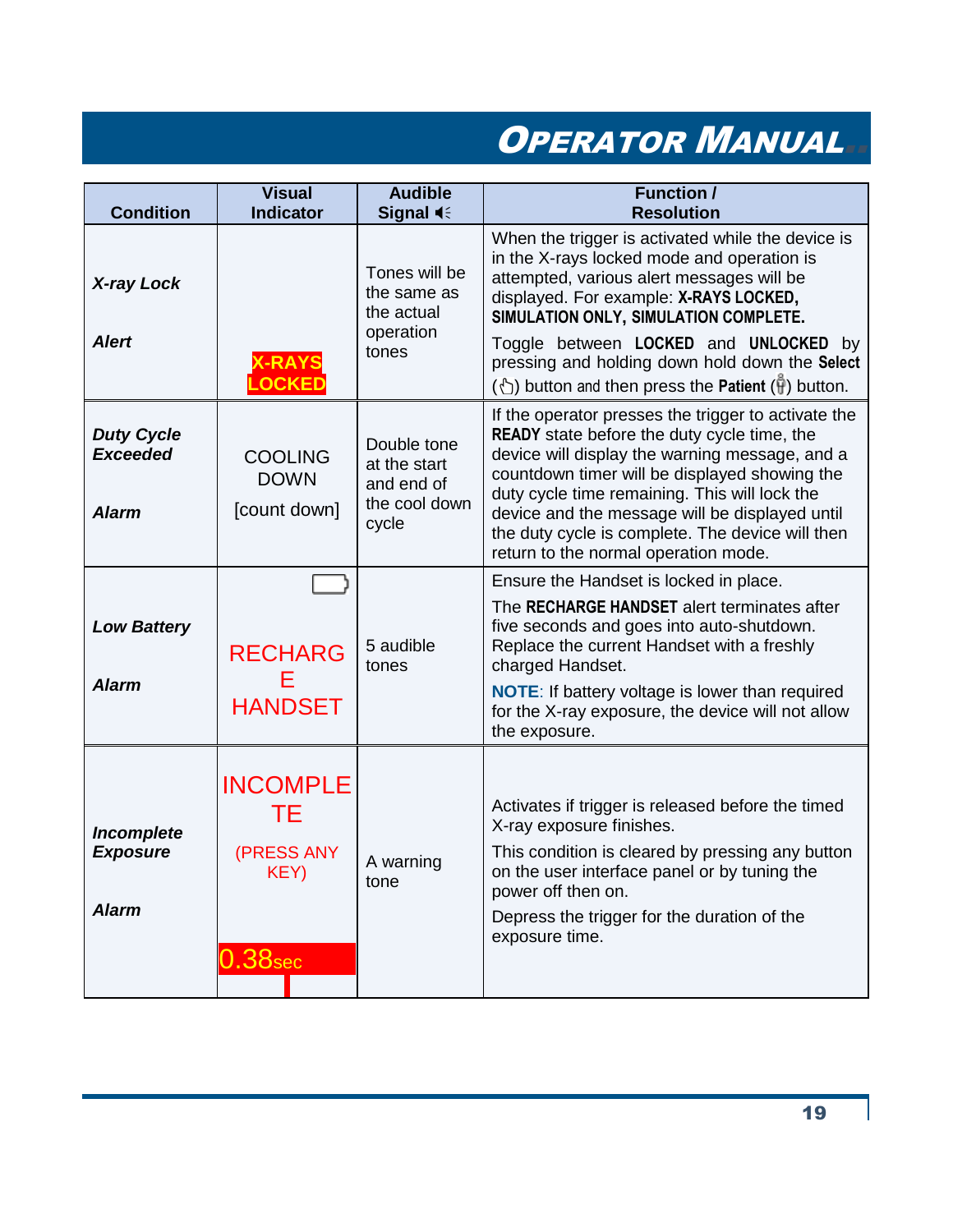| <b>Condition</b>                                 | <b>Visual</b><br><b>Indicator</b>                                        | <b>Audible</b><br>Signal $\blacktriangleleft$ | <b>Function /</b><br><b>Resolution</b>                                                   |
|--------------------------------------------------|--------------------------------------------------------------------------|-----------------------------------------------|------------------------------------------------------------------------------------------|
| <b>System</b><br><b>Failure</b><br><b>Alarm</b>  | <b>SYSTEM</b><br><b>FAILURE</b><br><b>CALL</b><br><b>MANUFACTUR</b><br>Е | Descending<br>tone                            | Consult Section 6.2, Troubleshooting (6.2.8) or<br>an Aribex authorized service center.  |
| <b>Handset</b><br><b>Failure</b><br><b>Alarm</b> | <b>HANDSET</b><br><b>FAILURE</b>                                         | 5 audible<br>tones                            | Consult Section 6.2, Troubleshooting (6.2.12) or<br>an Aribex authorized service center. |

**NOMAD Pro should not be operated if it has been dropped or performance degrades; it**   $\hat{\mathbf{r}}$ **should be returned to Aribex for a safety check.**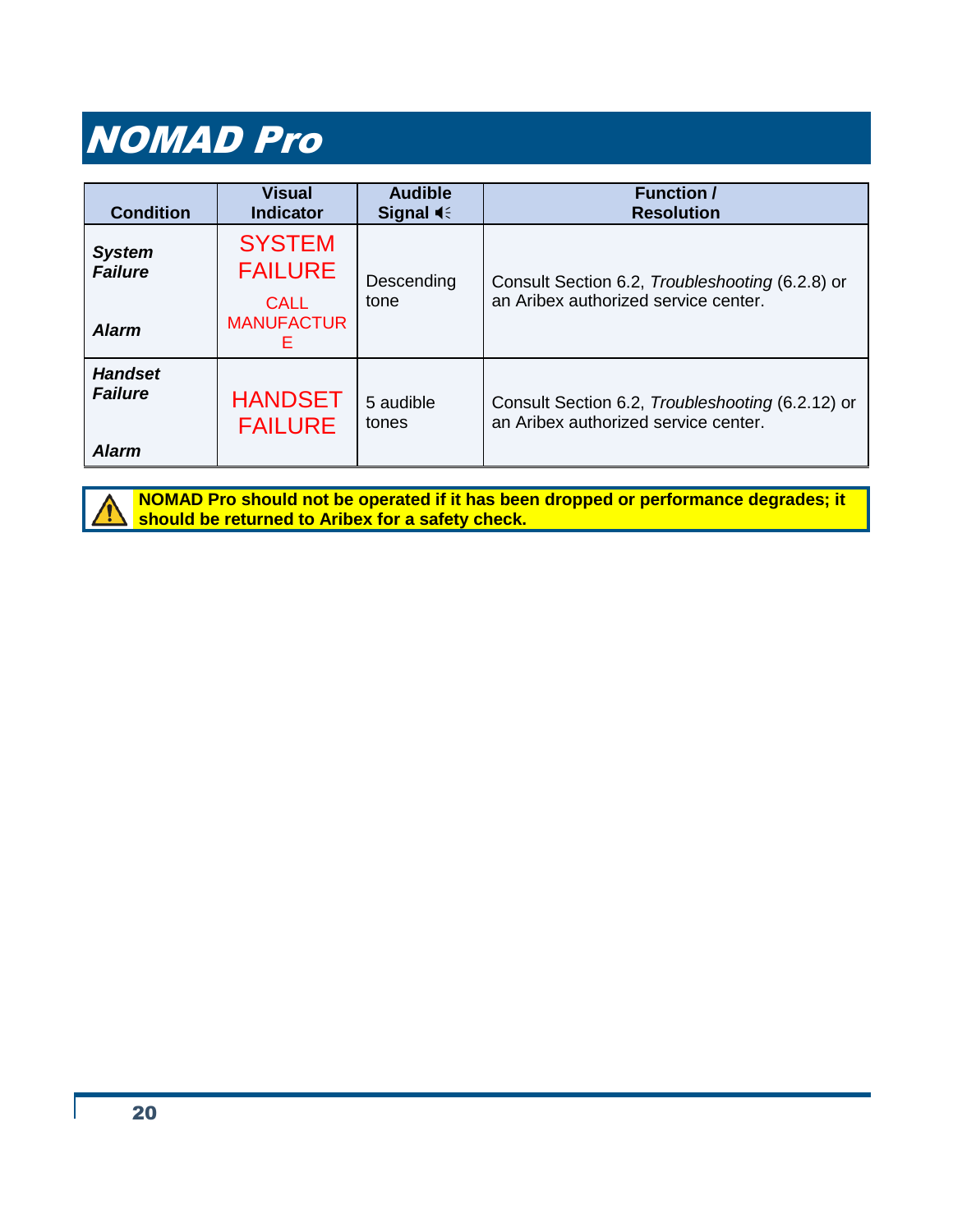### <span id="page-24-0"></span>6.2 Troubleshooting

If you encounter results and/or errors in the operation of NOMAD Pro that are not explained in the previous sections, check the following table on user troubleshooting to determine the need for authorized service. If you have additional questions or require help contact Aribex: support@aribex.com

| <b>Device Symptom</b>                                                                    | <b>Potential Problem</b>                                                                                                                                | <b>Corrective Action</b>                                                                                                                                                                        |  |
|------------------------------------------------------------------------------------------|---------------------------------------------------------------------------------------------------------------------------------------------------------|-------------------------------------------------------------------------------------------------------------------------------------------------------------------------------------------------|--|
|                                                                                          | Underexposure (too light).                                                                                                                              | Increase the exposure time setting; or<br>see Incomplete Exposure below.                                                                                                                        |  |
| 6.2.1 Image from<br>X-ray exposure did not<br>have sufficient contrast                   | Overexposure (too dark).                                                                                                                                | Decrease the exposure time setting,<br>also check film expiration date (old film<br>can produce dark grainy/foggy<br>images).                                                                   |  |
|                                                                                          | Chemical developer (for film-<br>based imaging).                                                                                                        | Ensure chemical freshness and proper<br>temperature.                                                                                                                                            |  |
| 6.2.2 Image from<br>X-ray exposure is<br>blurred                                         | Combined movements of patient<br>and operator during exposure<br>produced too much distortion.                                                          | Check the exposure time setting and<br>re-enable when operator and patient<br>are again properly situated.                                                                                      |  |
| <b>6.2.3 ENABLING X-RAYS</b><br>message stays on                                         | Double triggering.                                                                                                                                      | Release the trigger and wait for the<br><b>READY</b> indicator.                                                                                                                                 |  |
| 6.2.4 Device does not<br>shift into the <b>ENABLING</b><br><b>X-RAYS or READY states</b> | The trigger is pulled for longer<br>than 1 second.                                                                                                      | Pull and release the trigger within 1<br>second and wait for the READY<br>indicator.                                                                                                            |  |
| 6.2.5 READY indicator<br>terminated before an<br>exposure started                        | <b>NOMAD Pro READY condition</b><br>expires because the X-ray<br>exposure is not initiated within 15<br>seconds of the start of the READY<br>condition. | Double-check the exposure time<br>setting and re-enable when operator<br>and patient are again properly situated.                                                                               |  |
| <b>6.2.6 INCOMPLETE</b><br>displayed on-screen                                           | Incomplete exposure - the<br>depressed trigger is released<br>before the timed exposure is able<br>to complete.                                         | This condition automatically clears<br>within 15 seconds or by pressing any<br>button on the user interface panel. Be<br>sure to depress the trigger for the<br>duration of the timed exposure. |  |
| 6.2.7 NOMAD Pro                                                                          | NOMAD Pro times out after about<br>3 minutes of inactivity.                                                                                             | Manually turn on NOMAD Pro when<br>you are ready to use the device.                                                                                                                             |  |
| automatically shut down                                                                  | A different problem exists if<br>shutdown occured during regular<br>activity.                                                                           | If this condition persists, NOMAD Pro<br>will require authorized service, see<br>Section 6.3, Repair and Maintenance.                                                                           |  |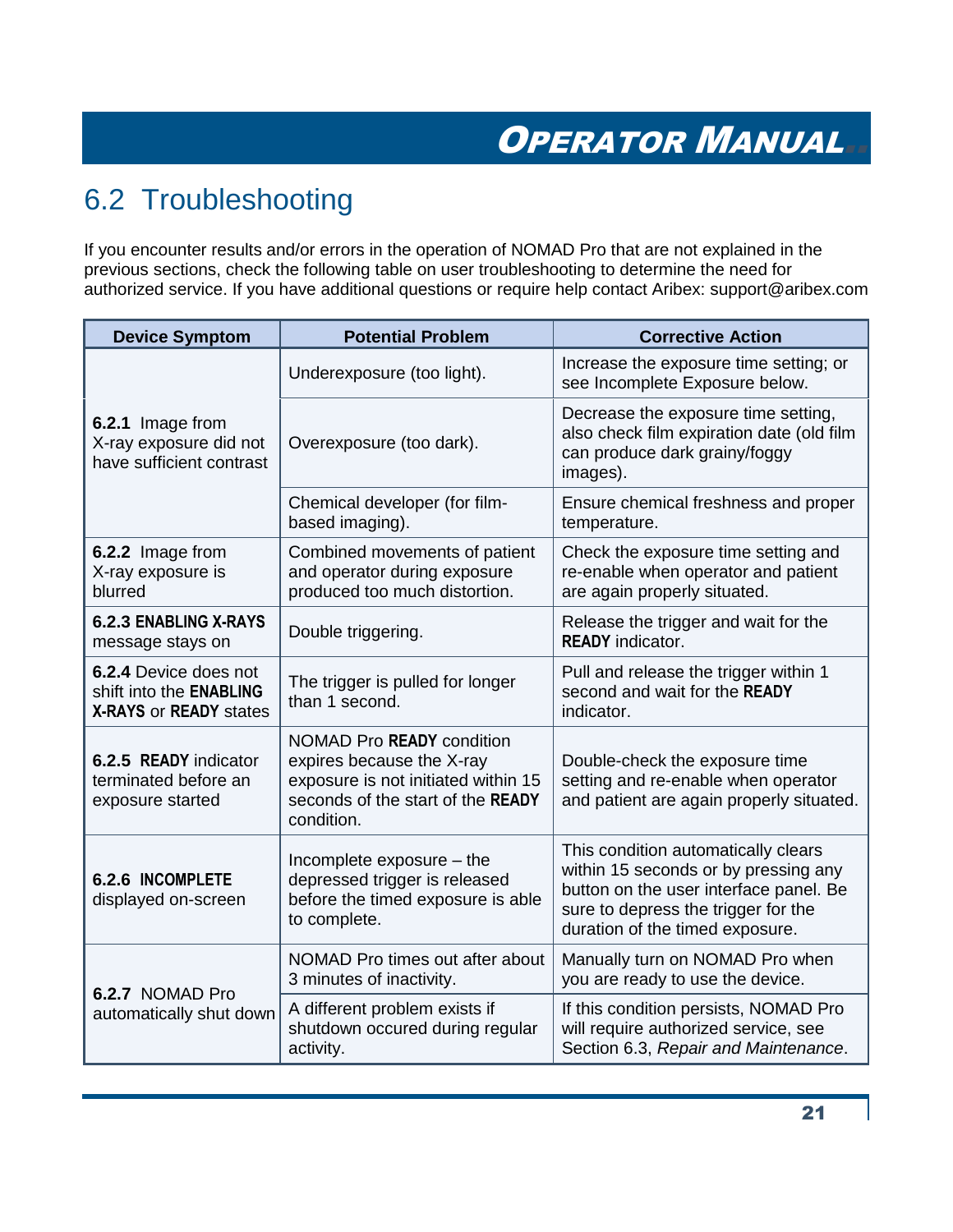| <b>Device Symptom</b>                                                                                 | <b>Potential Problem</b>                                                                                                       | <b>Corrective Action</b>                                                                                                                                                                                                                                                           |
|-------------------------------------------------------------------------------------------------------|--------------------------------------------------------------------------------------------------------------------------------|------------------------------------------------------------------------------------------------------------------------------------------------------------------------------------------------------------------------------------------------------------------------------------|
| <b>6.2.8 SYSTEM FAILURE</b><br>displayed on-screen                                                    | Self diagnostics, which<br>automatically run at startup and<br>while the device is on, detects a<br>potential issue.           | This warning message can be cleared<br>by powering off, then on. If device self-<br>diagnostics detects the system failure<br>again after clearance, the message will<br>redisplay and NOMAD Pro will require<br>authorized service; see Section 6.3,<br>Repair and Maintenance.   |
|                                                                                                       |                                                                                                                                | Ensure handset is securely attached.                                                                                                                                                                                                                                               |
| 6.2.9 There was no<br>power to the NOMAD<br>Pro control panel                                         | If pressing Power several times<br>does not cause the display to<br>illuminate, the attached handset<br>is the likely problem. | Replace with a newly charged handset<br>in order to continue. Use the charging<br>cradle to determine if the first handset<br>battery can be recharged or is spent<br>and must be taken out of service.                                                                            |
|                                                                                                       | A different problem exists if all<br>handsets appear fully charged.                                                            | NOMAD Pro will require authorized<br>service; see Section 6.3, Repair and<br>Maintenance.                                                                                                                                                                                          |
| 6.2.10 When first<br>placing handset on<br>charging cradle,<br>indicator lights<br>illuminated orange | Male connectors on charging<br>cradle are damaged (can also<br>happen to NOMAD Pro device<br>connectors).                      | NOMAD Pro will require authorized<br>service; see Section 6.3, Repair and<br>Maintenance.                                                                                                                                                                                          |
|                                                                                                       |                                                                                                                                | Ensure handset is securely attached.                                                                                                                                                                                                                                               |
| 6.2.11 The handset<br>did not seem to be<br>working when the<br>trigger was pulled                    | The trigger is not communicating<br>with the device.                                                                           | Place handset on the charging cradle<br>and pull the trigger. If the indicator<br>lights illuminate orange, the handset<br>trigger communications are functional.<br>NOMAD Pro may require authorized<br>service; see Section 6.3, Repair and<br>Maintenance.                      |
|                                                                                                       | The handset, in general, is not<br>communicating with the device.                                                              | Ensure handset is securely attached.                                                                                                                                                                                                                                               |
| 6.2.12 HANDSET<br><b>FAILURE</b> displayed<br>on-screen                                               | The protective fuse in the<br>handset is blown, the batteries<br>are otherwise impaired or at the<br>end of their life cycle.  | Replace with a newly charged handset<br>in order to continue. Use the charging<br>cradle to determine the handset status.<br>If the indicator lights illuminate solid or<br>flash red, the handset will require<br>authorized service; see Section 6.3,<br>Repair and Maintenance. |

L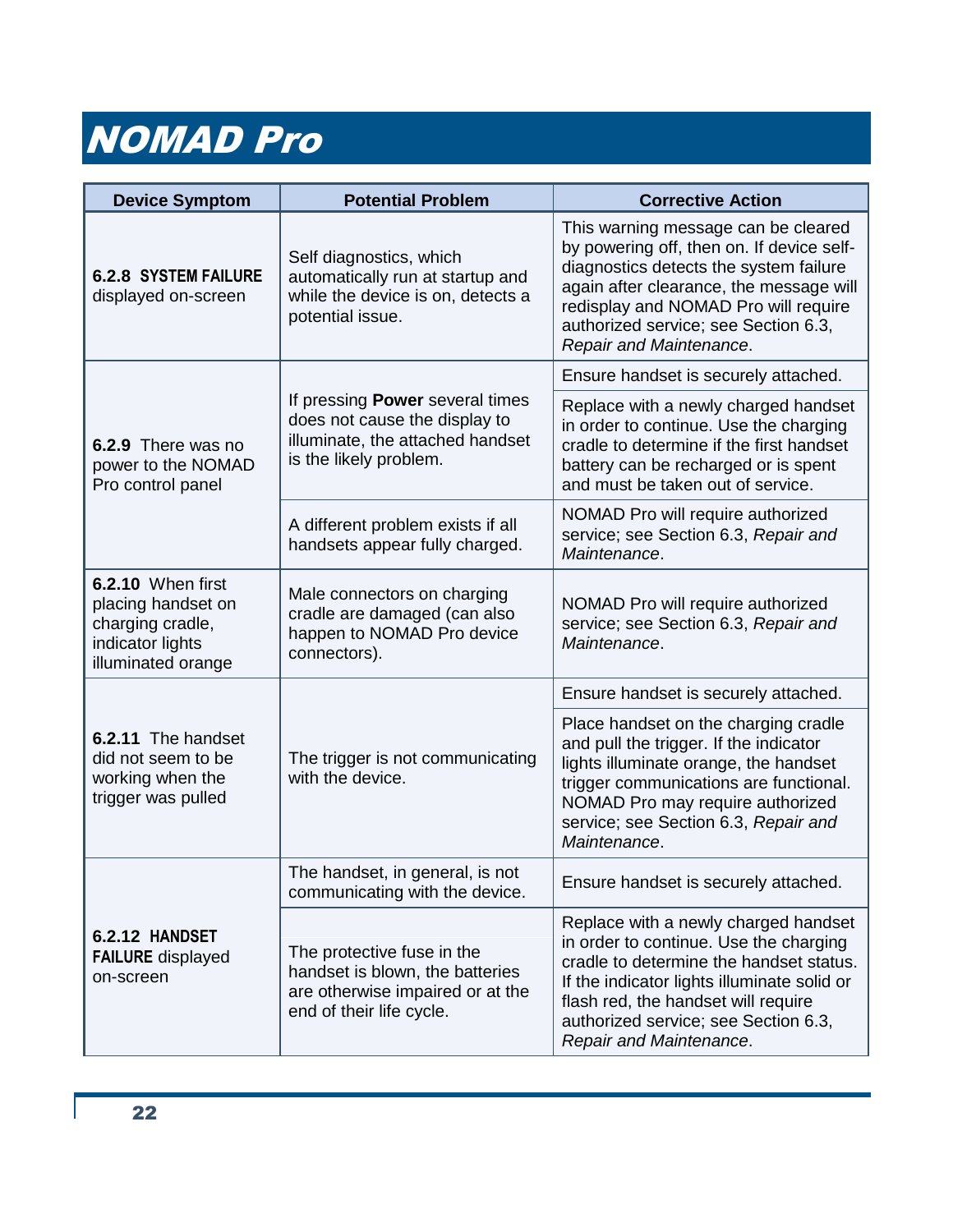#### <span id="page-26-0"></span>6.3 Repair and Maintenance

NOMAD Pro is a maintenance-free product. However, a routine wipe-down with a disinfectant cloth or wipe is recommended between patients, along with a quarterly visual inspection for damage. Make sure the power is off while cleaning. It is recommended for the handset to be attached during cleaning of the device, so that the electrical contacts are not exposed. Use a **non-acetone** based disinfectant wipe or a cloth to wipe the exterior surfaces of the NOMAD Pro and charging cradle.

See also Section 5.0, *Handset Replacement and Care* for more information related to battery maintenance.



**The NOMAD Pro, the handsets, and the charging cradle are NOT designed to be userserviceable. There are dangerous voltages inside. Do not open the device housing; doing so will void the warranty.**

Repairs can only be undertaken by trained service personnel. Direct all questions to an authorized distributor.

The following are user replaceable components:

- Optional Rectangular Collimator Cone Adapter (AP-0036)
- $\blacktriangleright$  Handsets (AP-0025)
- Charging Cradle (AP-0035)
- $\triangleright$  AC to DC Power Supply (CP-0062)
- Optional Hard-Shell Carrying Case, plastic (AC-0004)

Damaged or faulty NOMAD Pro materials and components must be properly disposed of according to local requirements, or returned to an authorized distributor or Aribex, Inc. Please protect the environment, and do not improperly dispose of any part of the NOMAD Pro system, the handsets, the charging cradle, or the AC power supply. At end of life, return these items to Aribex for replacement, and proper disposal or recycling.

If product return is required, contact Aribex for a Return Material Authorization (RMA) number and shipping instructions to return the product to the proper facility. If the product is under warranty, you will be required to provide the serial number from the label affixed on the underside of the NOMAD Pro.

Be sure to include the RMA number on the package you are returning. Products without an RMA number cannot be processed.

Aribex will not assume responsibility for shipping damages; however, we will help you file a claim with the freight carrier. Please see warranty information at the end of this manual.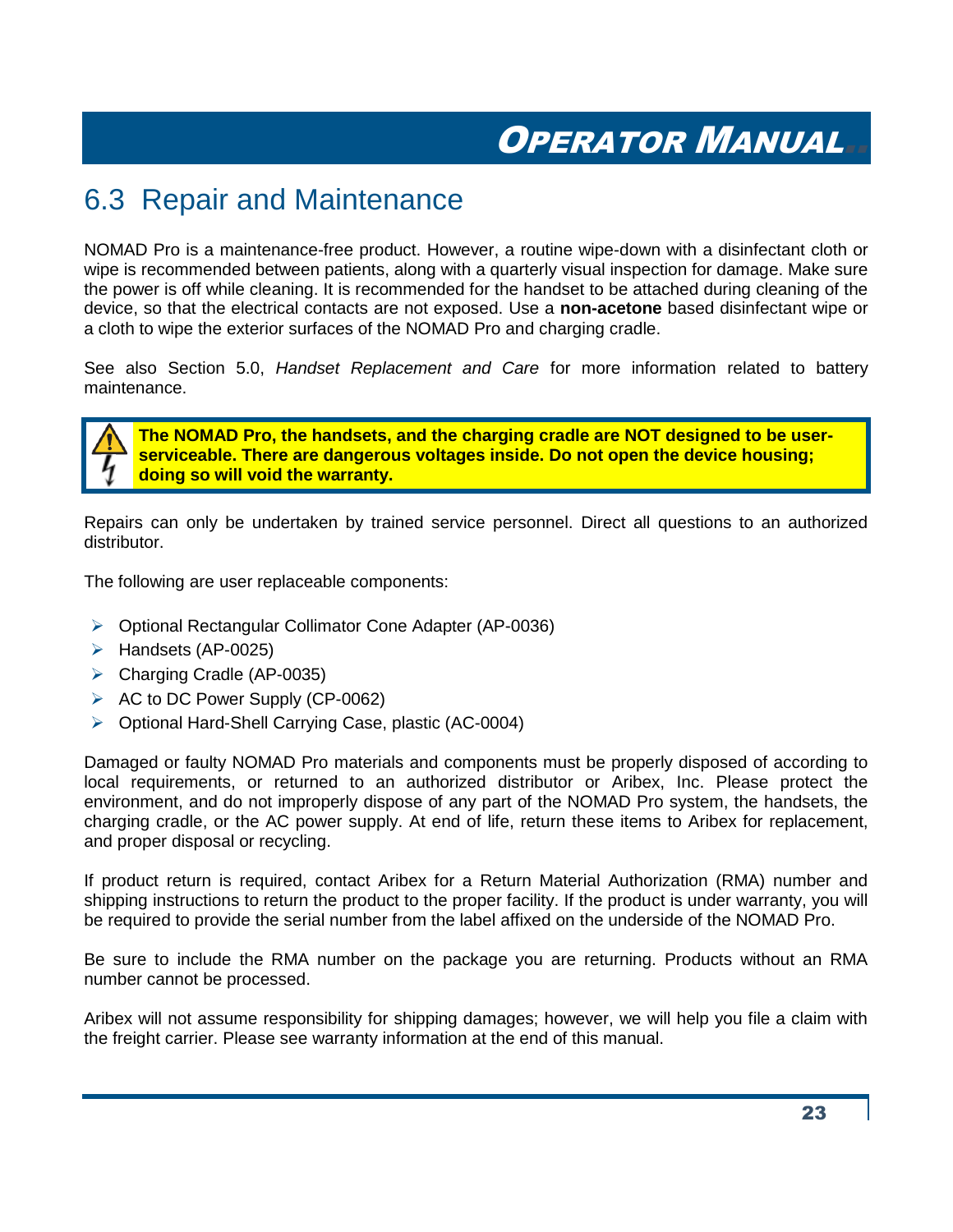## <span id="page-27-0"></span>7.0 Technical Description

#### <span id="page-27-1"></span>7.1 Basic Technical Specifications

| Maximum deviation from fixed factors | ±5% (unless otherwise noted) |
|--------------------------------------|------------------------------|
| Total weight                         | 2.5kg (5.5 lbs)              |

#### **Environmental**

| Operation                  |                                                     |
|----------------------------|-----------------------------------------------------|
| Temperature                | $-5$ to $+40^{\circ}$ C (+23 to $+104^{\circ}$ F)   |
| Relative humidity          | 10% to 80%, non-condensing                          |
| Storage and transportation |                                                     |
| Temperature                | $-20$ to +60 $^{\circ}$ C (-4 to +140 $^{\circ}$ F) |
| Relative humidity          | 95%, non-condensing                                 |

#### **Classification / Spec Compliance**

| IEC 60601-1 (Amend 1 & 2), 60601-1-3,                                                       | <b>Internally Powered</b>                 |  |  |  |
|---------------------------------------------------------------------------------------------|-------------------------------------------|--|--|--|
| 60601-2-7; 21 CFR 1020.30 & 1020.31                                                         | Type BF<br>  እ†                           |  |  |  |
| MDD (93/42/EEC): Annex IX                                                                   | Class IIb                                 |  |  |  |
| IPX specification                                                                           | IPX0; do not operate under wet conditions |  |  |  |
| Mode of operation                                                                           | Intermittent operation                    |  |  |  |
| Conductive connection to patient                                                            | No conductivity with the applied part     |  |  |  |
| For use in environments where no flammable anesthetics and/or flammable cleaning agents are |                                           |  |  |  |

present; **non-acetone** based disinfectant wipes or cloths.

#### **Electrical**

| Rechargeable lithium batteries         | 22.2V |
|----------------------------------------|-------|
| Low battery alert set point            | Any c |
| Battery current at 2.5mA, 60kVp output | 12.5A |
| Maximum energy input in one hour       | 150W  |

22.2V nominal; 25.2V maximum, 1.25A/hr Any cell (of the  $6$ ) <3.5V

#### **X-ray Controls and Generator**

| Exposure time range                                 | 0.02–1.00 sec. (in 0.01 second increments)                 |
|-----------------------------------------------------|------------------------------------------------------------|
| Minimum duty cycle                                  | 1:60 (one 1 second exposure every 60 seconds)              |
| Minimum permanent filtration                        | $\geq$ 1.5mm AI (0.8mm glass, 0.5mm AI, 0.2mm plastic cap) |
| Maximum output power                                | 150W nominal at 60kV, 2.5mA                                |
| Generator rating                                    | 2.5mA ( $\pm$ 5%) at 60kVp ( $\pm$ 10%)                    |
| Leakage technique factors                           | 60kV, 2.5mA, 1.00 sec.                                     |
| Maximum air kerma at handgrips and<br>control panel | <0.05mGy in 1 hour                                         |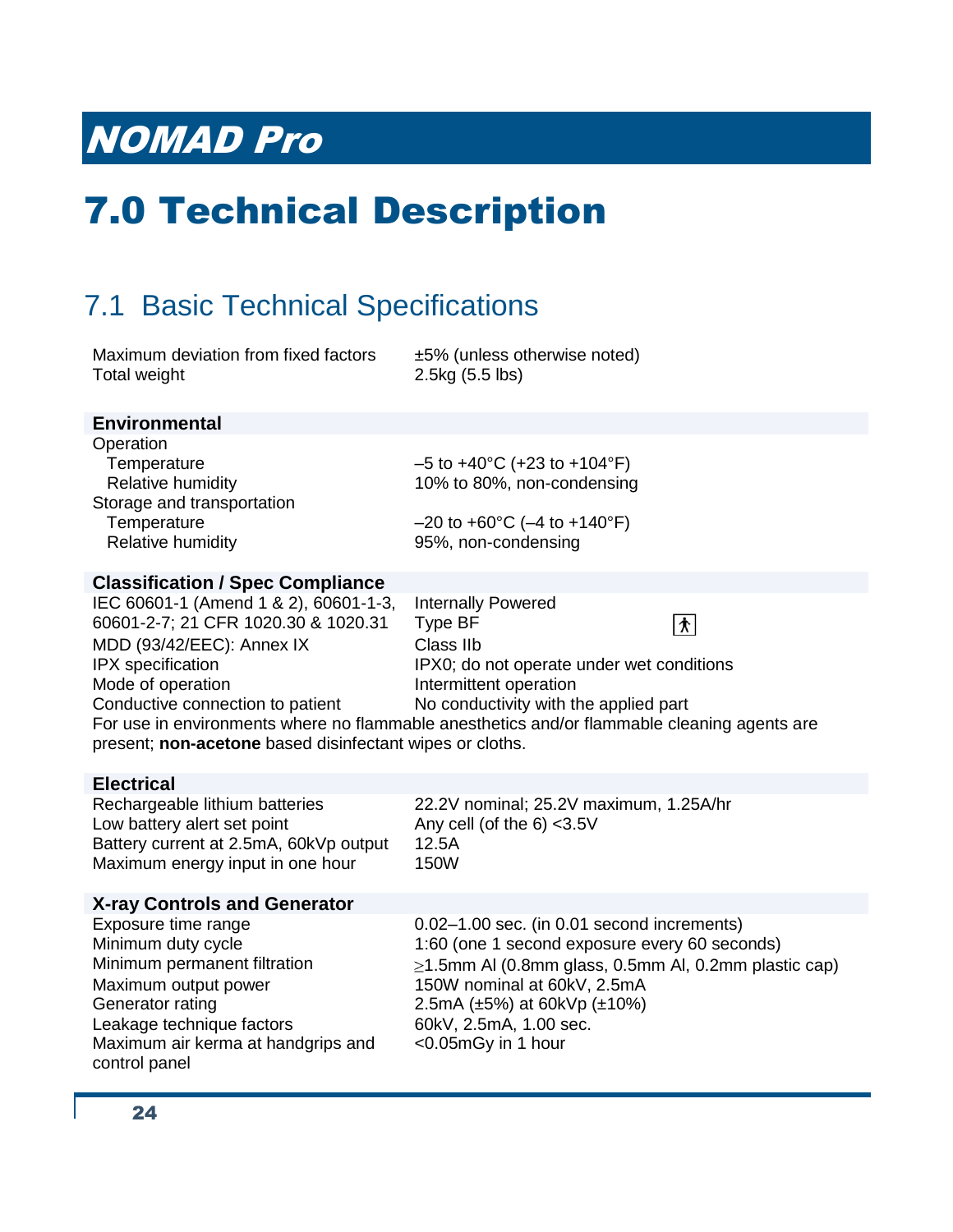#### **Measurement Base of Technique Factors**

The kV is measured during pre-pot testing using a calibrated high voltage divider with a guaranteed accuracy of ±2%. Final performance measurements are made using a NERO mAx, model 8000 X-ray meter from Victoreen. Tube current is sensed across a series connected resistor with an accuracy of ±1% and measured using a digital multimeter, prior to encapsulation; NOMAD Pro has no provision for external measurement of beam current after final manufacture. Exposure time is measured during the entire exposure, referenced to 75% rise/fall, using the NERO mAx 8000 x-ray meter.

#### **Collimator Cone**

Minimum *source to skin* distance 20cm (from focal spot to cone tip) Nominal dose output at cone tip (20cm) 3.41mGy / sec.<br>X-rav field size and configuration 6cm diameter circle X-ray field size and configuration

#### <span id="page-28-0"></span>7.2 Wiring Diagram

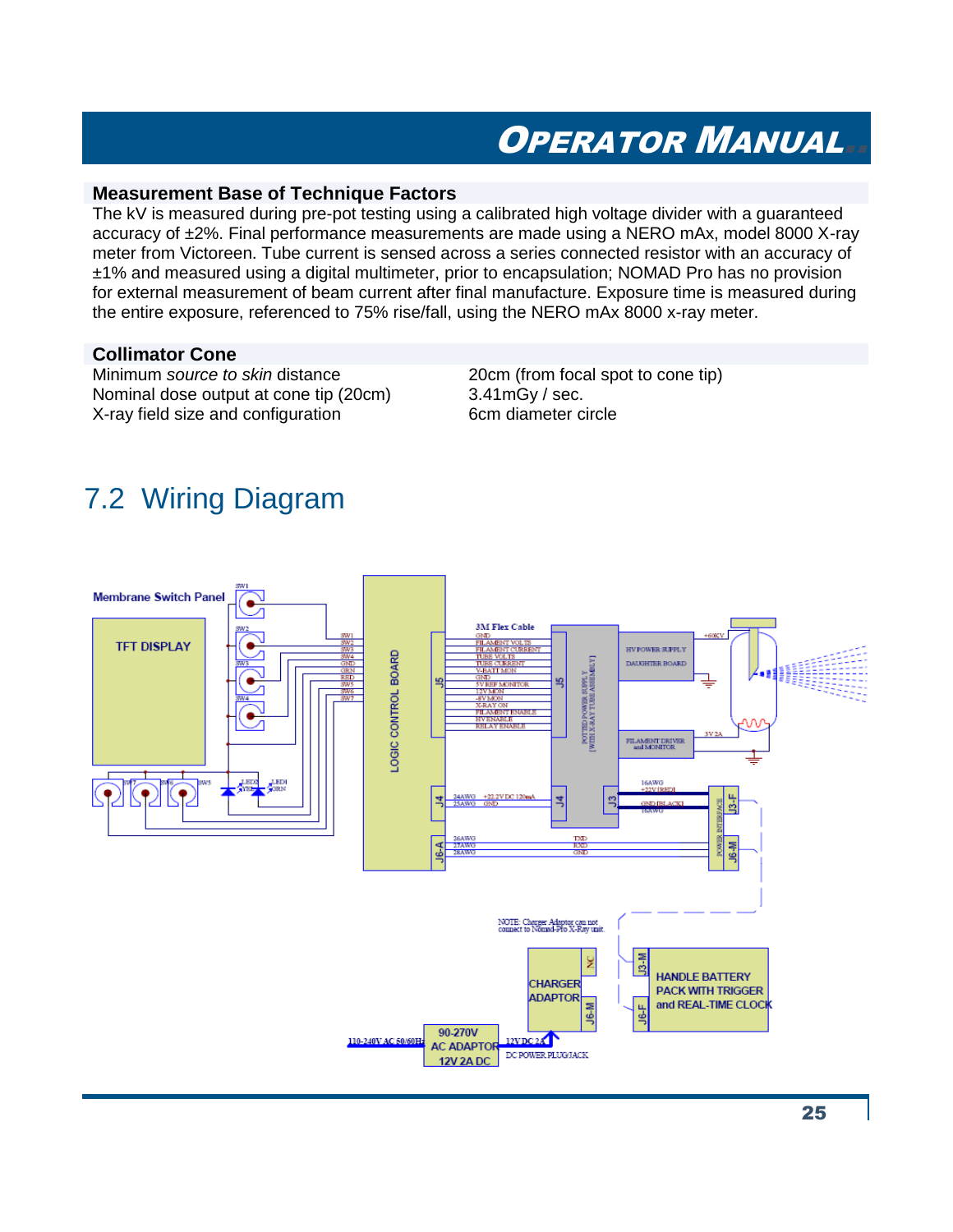### <span id="page-29-0"></span>7.3 X-ray Tube Specifications and Characteristics

The VDT70/0.4/12CP is designed for intraoral dental imaging by an X-ray unit, and is available for nominal tube voltage with self-rectified or constant potential circuit – manufactured by Kailong; distributed in the U.S.A. by Vista Technology.

| Nominal tube voltage                         | 60kV                        |
|----------------------------------------------|-----------------------------|
| Nominal focal spot (IEC 60336:1993)          | 0.4 <sub>mm</sub>           |
| Maximum anode heat content                   | 4500J                       |
| Maximum current continuous service           | 1.5mA x 70kV                |
| Maximum anode cooling rate                   | 100W                        |
| Nominal anode input power                    | 430W                        |
| Target material                              | Tungsten                    |
| Target angle                                 | $12^{\circ}$                |
| <b>Filament characteristics</b>              | $2.2 - 3.0A$ , $2.0 - 3.5V$ |
| Minimum inherent filtration (IEC 60522:1999) | $0.8$ mm Al / $50kV$        |



| X-ray source assembly maximum heat content | 6500J        |
|--------------------------------------------|--------------|
| X-ray source assembly (mfg by VMI)         | <b>PS454</b> |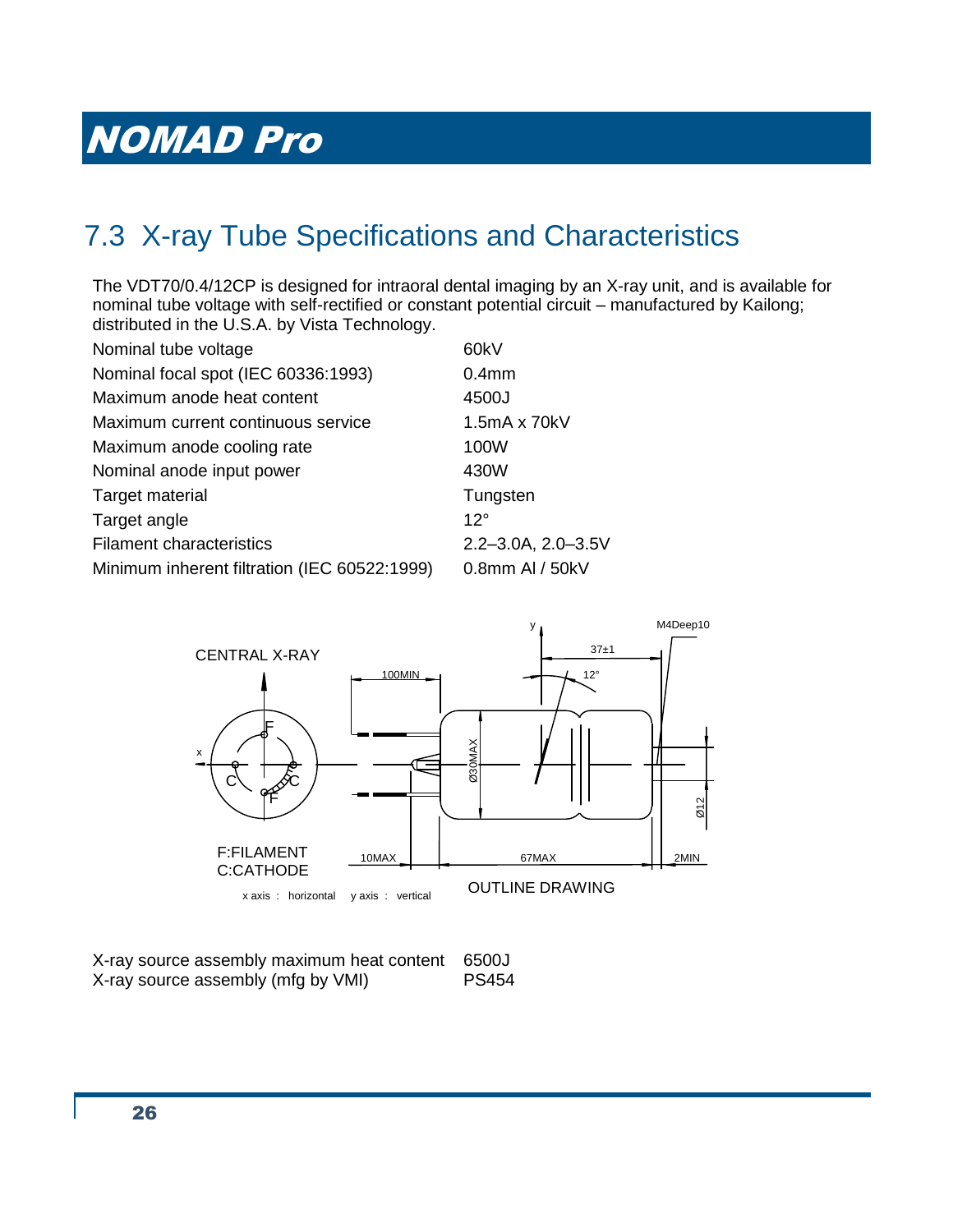





**NOTE**: The X-ray source assembly heating and cooling curves are equivalent to the anode heating curves shown here.

Maximum continuous heat dissipation will be made available upon request from Aribex.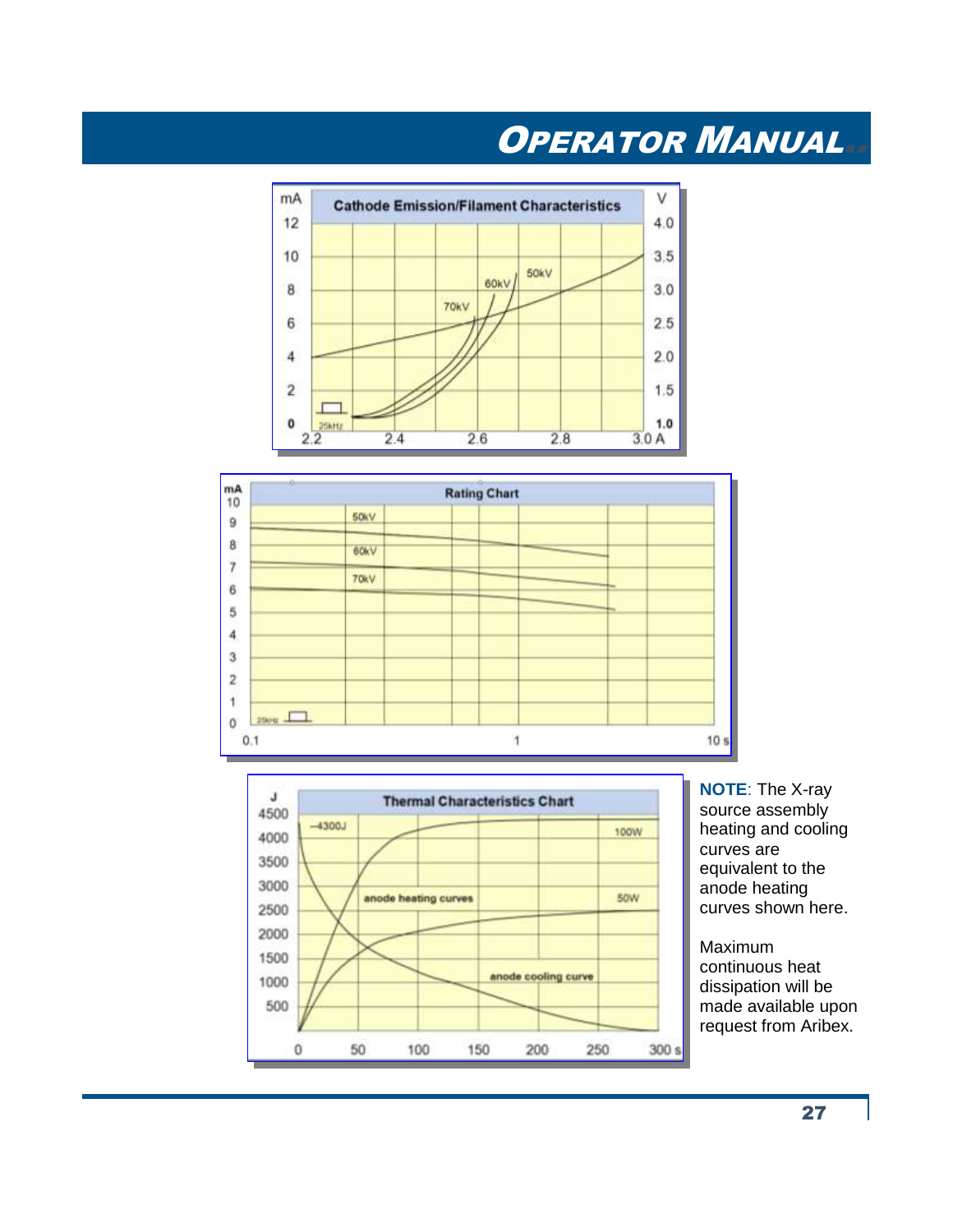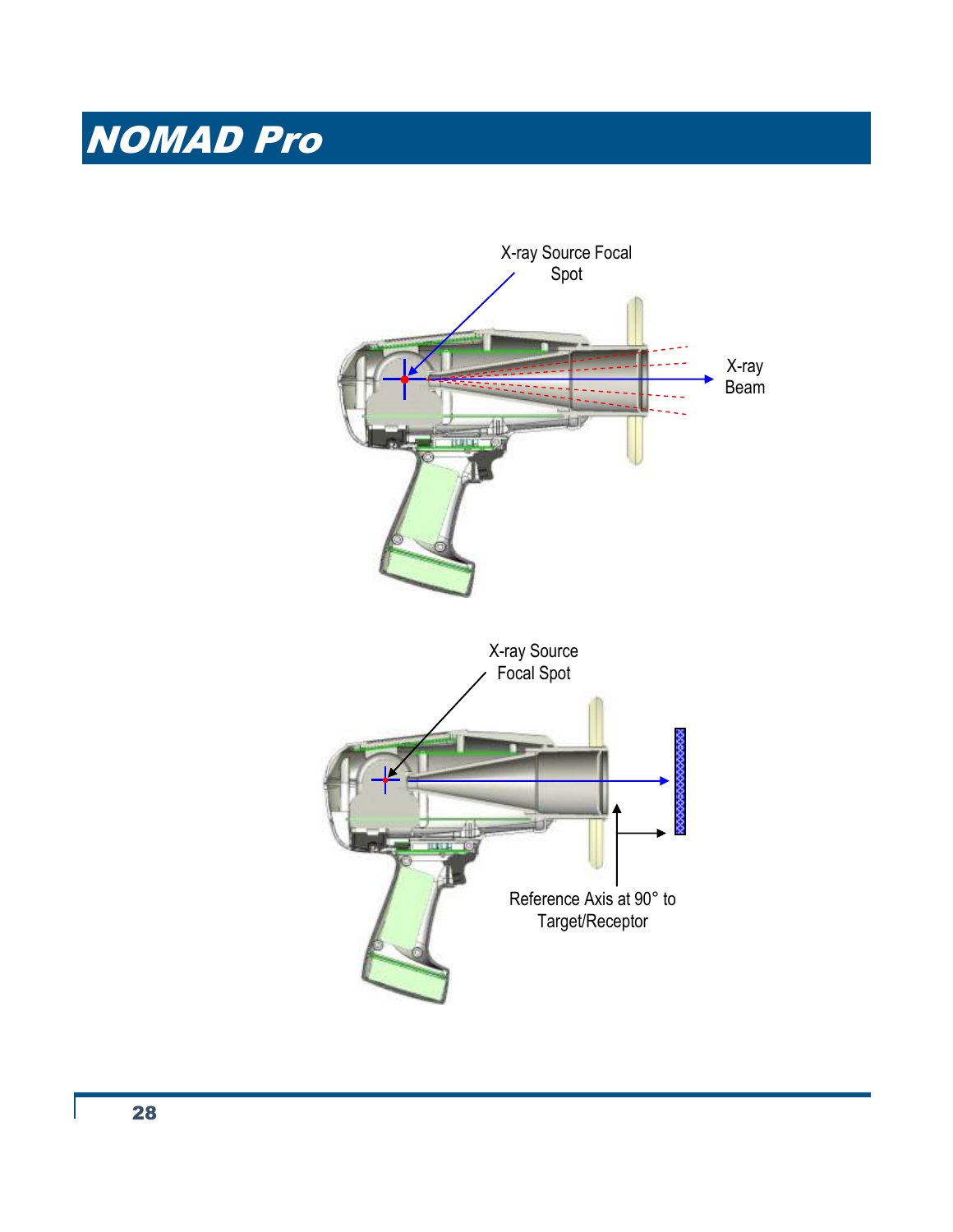#### <span id="page-32-0"></span>7.4 EMC Data

Independent laboratory testing for electromagnetic compatibility for conformity to the Sub-clause 5.10 requirements of ISO/IEC 17025 "General Criteria for the Competence of Testing and Calibration Laboratories" was conducted by:

Nemko USA, Inc. 11696 Sorrento Valley Rd, Suite F San Diego, CA 92121-1024 USA

The NOMAD Pro Dental X-ray System has been tested and found to comply with the limits of electromagnetic compatibility standards for medical devices, which provide reasonable protection against harmful interference in a typical medical/dental setting. The NOMAD Pro may generate and radiate radio frequency energy that causes interference to other devices in the vicinity, if not used in accordance with the instructions (though there is no guarantee that interference will not occur in a particular instance). If interference occurs, the user is encouraged to try the following corrective measures: reorient or relocate the receiving device; increase the separation between the equipment; consult the device manufacturer or field service technician for help.

NOMAD Pro is intended for use in the electromagnetic environment as specified. The following tables describe the tests performed and the status of the testing. The NOMAD Pro uses RF energy only for its internal function. In addition, the housing includes conductive shielding; therefore, its RF emissions are very low and are not likely to cause any interference in nearby electronic equipment.

The test results show that the NOMAD Pro is suitable for use in all establishments, including domestic establishments and those directly connected to public low-voltage power supply network that supplies buildings used for domestic purposes.

**Test Specifications:** Radio Frequency Emissions and Electromagnetic Immunity tests in accordance with requirements of EN 60601-1-2:2001, A1:2006 (as follows).

| <b>Test Type</b>         | In Accordance with<br><b>Document</b> | <b>Document Title</b>                                                                                                    |
|--------------------------|---------------------------------------|--------------------------------------------------------------------------------------------------------------------------|
| Conducted and Radiated   | EN 55011:2007,                        | Industrial, Scientific and Medical (ISM) Radiofrequency Equipment - Radio                                                |
| Emissions                | Class "B"                             | Disturbance Characteristics - Limits and Methods of Measurement                                                          |
| Electrostatic Discharge  | IEC 61000-4-2:1995,                   | Electromagnetic Compatibility, Basic Immunity Standard, Electrostatic                                                    |
| Immunity                 | A1:1998, A2:2000                      | <b>Discharge Immunity Test</b>                                                                                           |
| Radio Frequency Immunity | IEC 61000-4-3:2006                    | Electromagnetic Compatibility, Basic Immunity Standard, Radiated Radio<br>Frequency Electromagnetic Field, Immunity Test |
| Power Frequency Magnetic | IEC 61000-4-8:1993.                   | Electromagnetic Compatibility, Testing and Measurement Techniques for                                                    |
| Field Immunity           | A1:2000                               | Power Frequency Magnetic Field, Immunity Test                                                                            |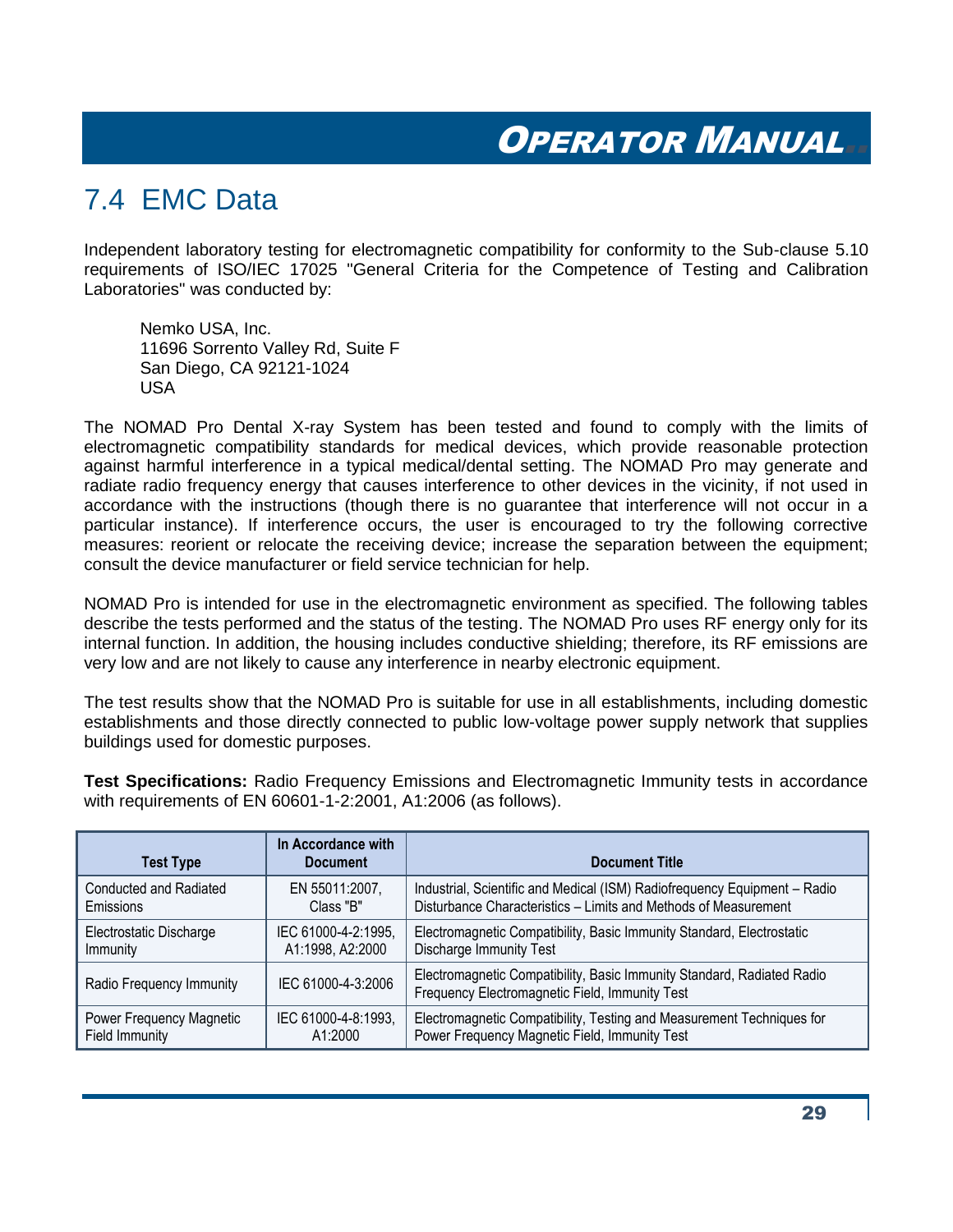**NOTE**: The tests documented in the table above are the only tests required for this product as it is a battery operated device and the AC Adapter (CP-0062) is certified. IEC 61000-3-2, 3-3, 4-4, 4-5, 4-6, 4-11, and EN 55014-1:2006 are not applicable.

#### **Emissions Test Summary**

| <b>Specification</b>                | <b>Frequency Range</b>                               | <b>Compliance Status</b>          |  |
|-------------------------------------|------------------------------------------------------|-----------------------------------|--|
| EN 55011:2007, Group 1, Class "B"   | $0.15$ MHz $-30.00$ MHz                              | <b>PASS</b>                       |  |
| <b>Conducted Emissions</b>          |                                                      |                                   |  |
| EN 55011:2007, Group 1, Class "B"   | $30.0$ MHz $-$ 2500MHz                               | <b>PASS</b>                       |  |
| <b>Radiated Emissions</b>           |                                                      |                                   |  |
| EN 61000-3-2:2000, A2:2005          | Up to the 40th Harmonic                              | N/A, for a battery powered device |  |
| Power Line Harmonics                |                                                      |                                   |  |
| EN 61000-3-3:1995, A1:2001, A2:2005 | Less than or equal to 4% Maximum Relative Voltage    |                                   |  |
| <b>Power Line Flicker</b>           | Change; Value of $D(T) \leq 3\%$ for more than 200ms | N/A, for a battery powered device |  |
| EN 55014-1:2006                     | $0.15$ MHz $-30.00$ MHz                              | N/A, for a battery powered device |  |
| Discontinuous Disturbance ("Click") |                                                      |                                   |  |

#### **Immunity Test Summary**

| <b>Specification</b>                                                                     | <b>Minimum Test Level Required per</b><br>EN 60601-1-2<br><b>Test Level Completed</b>                                                          |                                                               | Compliance<br><b>Status</b>          |
|------------------------------------------------------------------------------------------|------------------------------------------------------------------------------------------------------------------------------------------------|---------------------------------------------------------------|--------------------------------------|
| IEC 61000-4-2:1995, A1:1998,<br>A2:2000 - Electrostatic Discharge<br>Immunity            | Air discharge up to $\pm$ 8kV; contact<br>Air discharge up to $\pm$ 8kV; contact<br>discharge up to $\pm$ 6kV<br>discharge up to $\pm$ 6kV     |                                                               | <b>PASS</b>                          |
| IEC 61000-4-3:2006 - RF<br>Radiated Fields Immunity                                      | Radiation field strength of 3V/m from<br>Radiation field strength of 3V/m from<br>80 - 6000MHz (80% AM @ 1kHz)<br>80 - 6000MHz (80% AM @ 1kHz) |                                                               | <b>PASS</b>                          |
| IEC 61000-4-4:2004,<br>Corrigendum 1:2006 - Electrical<br><b>Fast Transient Immunity</b> | Power line pulses of ±2kV direct; I/O<br>line pulses of ±1kV                                                                                   | Power line pulses of ±2kV direct; I/O<br>line pulses of ±1kV  | N/A, for a battery<br>powered device |
| IEC 61000-4-5:2005 - Lightning<br>Surge Immunity                                         | Power line surges of ±2kV common,<br>±1kV differential mode                                                                                    | Power line surges of ±2kV common,<br>±1kV differential mode   | N/A, for a battery<br>powered device |
| IEC 61000-4-6:2003, A1:2004,<br>A2:2006 - RF Common Mode<br>Immunity                     | 150kHz – 80MHz at 3 Vrms, 1kHz<br>150kHz - 80MHz at 3 Vrms, 1kHz<br>80% amplitude modulated<br>80% amplitude modulated                         |                                                               | N/A, for a battery<br>powered device |
| IEC 61000-4-8:1993, A1:2000 -<br>Power Frequency Magnetic Field<br>Immunity              | Helmholtz coil at 50Hz and 60Hz, to<br>3 amps (rms) per meter                                                                                  | Helmholtz coil at 50Hz and 60Hz, to<br>3 amps (rms) per meter | <b>PASS</b>                          |
| IEC 61000-4-11:2004 - Voltage<br>Dips and Short Interruptions                            | Voltage Dips of >95%, 30% and<br>Voltage Dips of >95%, 30% and<br>60%; Interruptions of >95%<br>60%; Interruptions of >95%                     |                                                               | N/A, for a battery<br>powered device |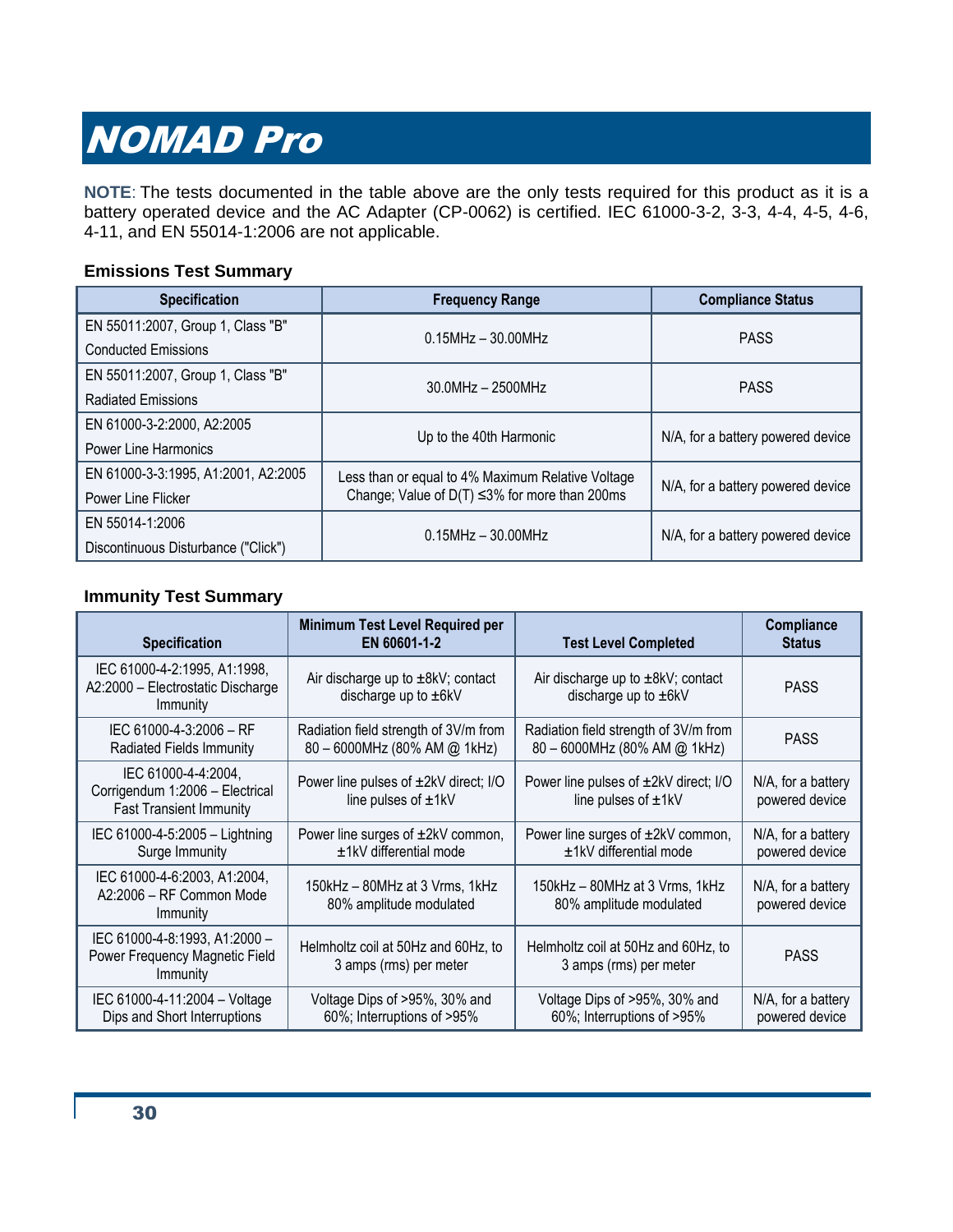### <span id="page-34-0"></span>7.5 Optional Calibration Checks

The NOMAD Pro is factory calibrated and tested prior to release (see your *Certificate of Conformance*) and there are no adjustment options. A self-diagnostics is completed each time the device is powered up. However, the **optional** checks listed below may be performed by a qualified technician as desired.

Setup a calibrated Performance Meter (such as the Victoreen NERO, mAx model 8000) according to manufacture's specifications to detect and report the following: X-ray Tube Voltage [kV Effective Mode], Radiation Time [ms Effective Mode], and Dose [mR Average Mode]. The filter card for the Test Detector should be in the 50-100kVp position.

**Measurement Method:** Final performance measurements are made using a NERO mAx, model 8000 X-ray meter from Victoreen. Tube current (mA) is sensed across a series connected resistor with an accuracy of ±1% and measured using a digital multimeter, prior to encapsulation; NOMAD Pro has no provision for external measurement of beam current after final manufacture. Exposure time is measured during the entire exposure; referenced to 75% rise/fall, using the NERO mAx 8000 X-ray meter. Accelerating voltage (kV) is measured at both peak (kVp) conditions and effective conditions (kVeff), which is the equivalent kV as if the kV were constant through the whole exposure time. Linearity is calculated per IEC 60601-2-7, 50.102.2a.



**This X-ray unit may be dangerous to testing technician and any bystanders unless safe test exposure factors, such as placing the Test Detector in a lead lined box or the use of a protective lead apron are observed.**

Enable the NOMAD Pro and, with the cone perpendicular to the Test Detector, make exposures into the Test Detector and capture the resulting data.

Compare the result with the factory release parameters (indicated in the chart below). For results outside these parameters, discontinue use and contact your dealer/distributor or Aribex.

| <b>Test</b>                     | <b>Timer Settings and Corresponding Acceptable Ranges</b><br>Acceptance |            |            |            |            |             |
|---------------------------------|-------------------------------------------------------------------------|------------|------------|------------|------------|-------------|
| <b>Description</b>              | <b>Limits</b>                                                           | $0.02$ sec | $0.04$ sec | $0.40$ sec | 0.60 sec   | $1.00$ sec  |
| kVp (eff)<br><b>Accuracy</b>    | 60kV ±10%                                                               | 54 to 66   | 54 to 66   | 54 to 66   | 54 to 66   | 54 to 66    |
| <b>Timer</b><br><b>Accuracy</b> | <b>Setpoint</b><br>$±10\%$ , +1ms                                       | 17 to 23   | 35 to 45   | 359 to 441 | 539 to 661 | 899 to 1101 |

**A duty cycle of 1:60 is required after each X-ray discharge to prevent over-heating damage to the X-ray tube.**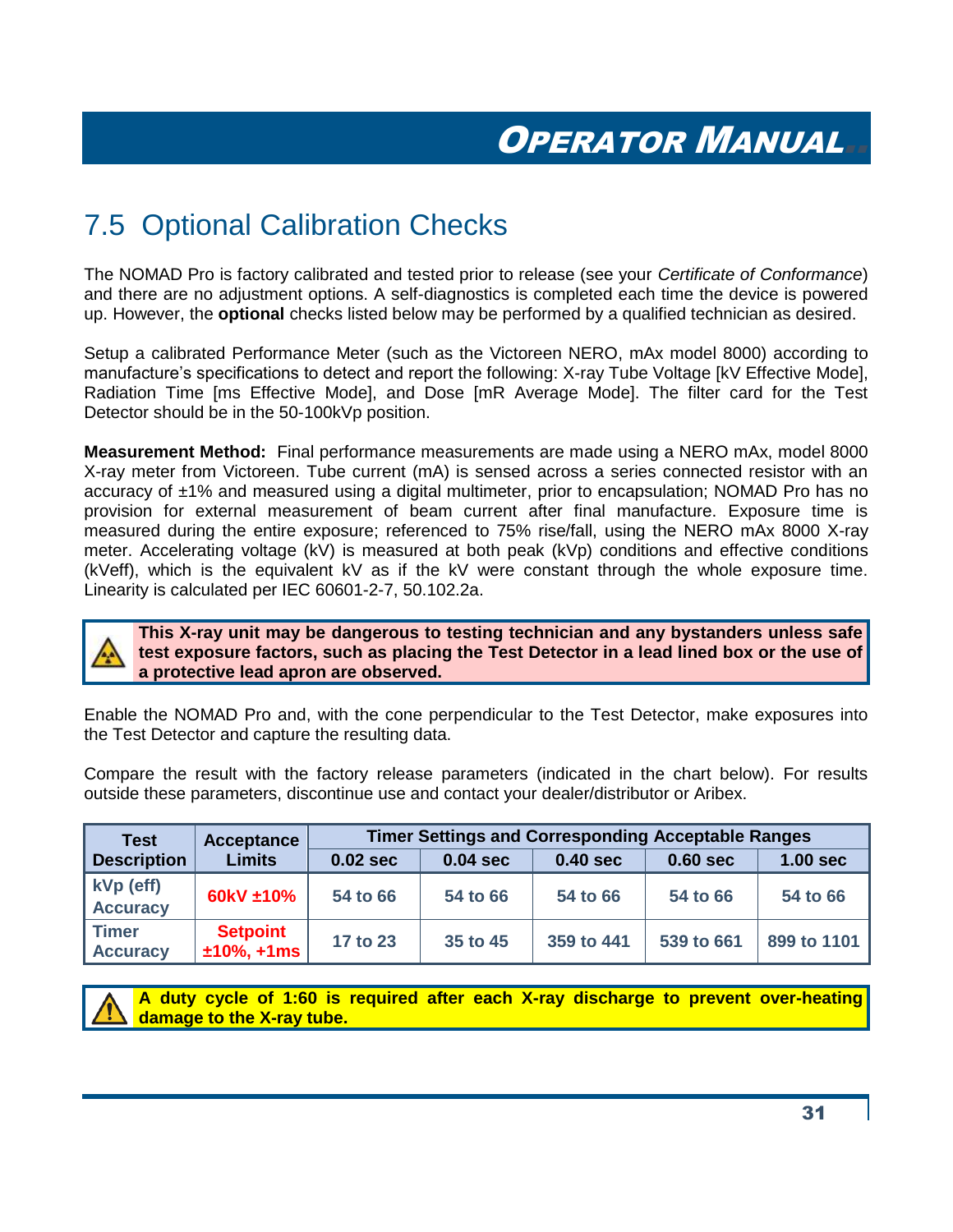## **LIMITED WARRANTY**

COVERAGE. Aribex, Inc. warrants its medical and dental x-ray equipment to be free from any defects in material or workmanship for a period of one (1) year from the date of purchase. Aribex, Inc. also warrants any accessories purchased from Aribex to be free from any defects in material or workmanship for the period of one (1) year from the date of purchase.

The liability of Aribex, Inc. is limited to repair or replacement of any parts that Aribex or its authorized resellers determine to be defective. Contact Aribex for a Return Material Authorization (RMA) number and shipping instructions. Parts proving defective shall be repaired or replaced free of charge (labor and domestic shipping included), if defective equipment is returned freight collect to Aribex (Utah, USA) or the location of the authorized service center. Equipment repaired or replaced under warranty shall continue to be warranted for the balance of the original warranty term. All warranty claims must be made not later than ten (10) business days following the expiration of the applicable warranty period.

LIMITATIONS OF COVERAGE. This warranty does not apply to equipment that is or has been abused, misused, or altered (including opening enclosure or tampering), improperly maintained, subjected to use beyond rated conditions, or damaged as a result of any carelessness or accidents. This warranty does not cover ordinary wear and tear or maintenance.

LIMITATIONS OF LIABILITY. Aribex, Inc. makes no other warranty, either expressed or implied, with respect to any equipment purchased from Aribex, including without limitation any implied warranties of merchantability or fitness for a particular purpose, whether or not Aribex may have been informed of the actual uses to which any of such equipment may be put. Aribex, Inc. shall not under any circumstance be liable for incidental, indirect, consequential, punitive or exemplary damages, including without limitation damages for delay or lost profits, and in no event shall liability of Aribex arising from the purchase, sale or use of the equipment, or breach of any warranty made above, exceed in the aggregate the purchase price paid therefore.